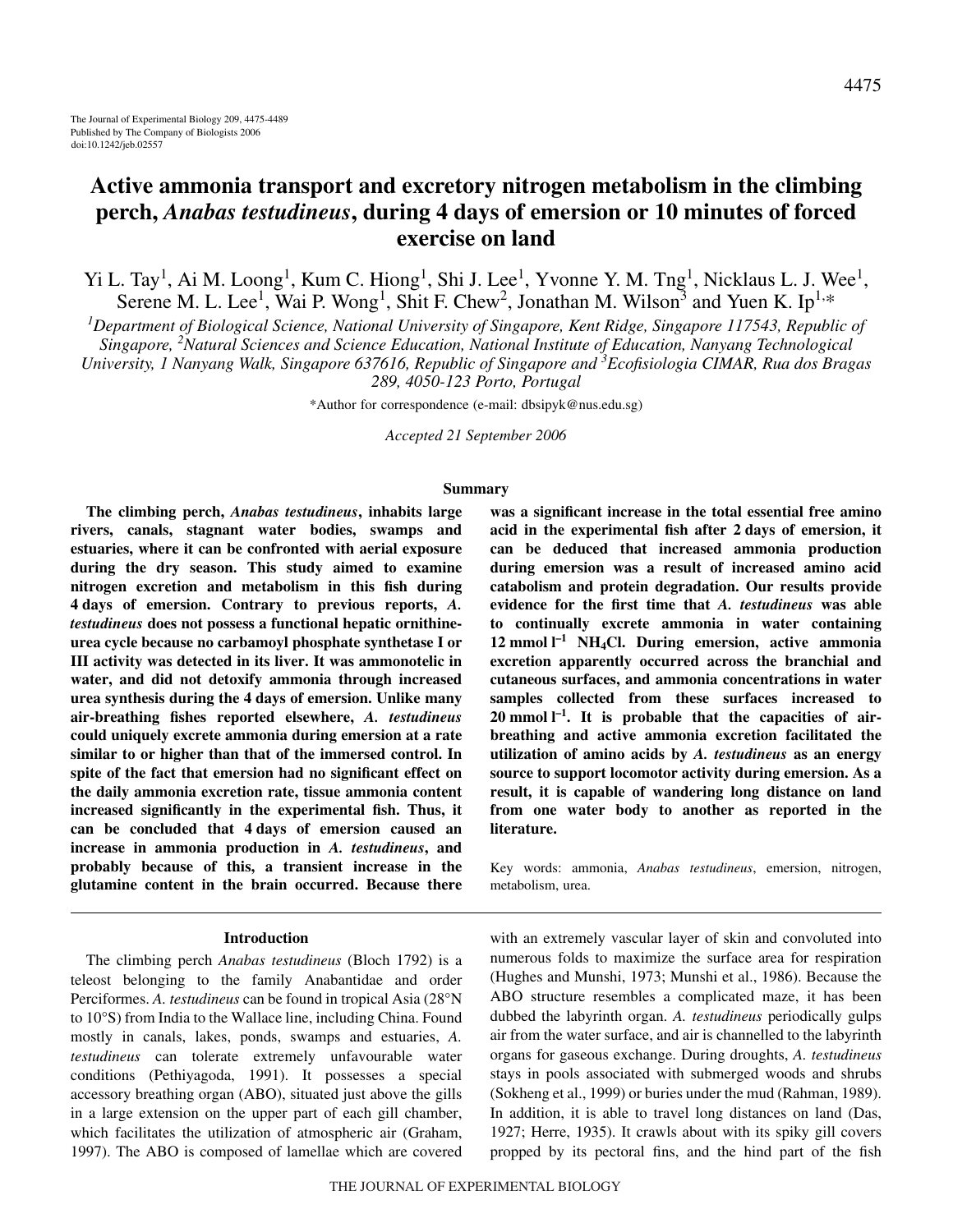twitches violently to propel it forward (Liem, 1987; Davenport and Abdul Matin, 1990). When the air is sufficiently humid, it is able to cover several hundred meters per trip using this method of locomotion. To date, however, no information is available on the type of energy store utilized by the climbing perch to support locomotion on land.

Ammonia is produced in fish mainly through the catabolism of amino acids in the liver (Ip et al., 2001b), and is usually excreted as  $NH<sub>3</sub>$  through the gills (Wilkie, 2002; Evans et al., 2005). However, excretion of ammonia is impeded when a fish moves out of water, and ammonia subsequently accumulates in the body. Ammonia is toxic, and therefore amphibious air-breathing fishes have special adaptations to defend against ammonia toxicity (for reviews, see Ip et al., 2001b; Ip et al., 2004a; Chew et al., 2006). These adaptations include reduction in ammonia production through suppression of amino acid catabolism or *via* partial amino acid catabolism leading to the formation of alanine, conversion of ammonia to less toxic compounds such as glutamine for storage or urea for subsequent excretion, and volatilization of  $NH<sub>3</sub>$ .

Saha and Ratha (Saha and Ratha, 1989) reported that *A. testudineus* possessed all the ornithine–urea cycle (OUC) enzymes, including carbamoyl synthetase I (CPS I) which uses ammonia as a substrate, in its liver. However, they (Saha and Ratha, 1989) should have determined the activity of CPS III, which uses glutamine as a substrate because fishes are known to possess CPS III instead of CPS I. These include both marine and freshwater elasmobranchs (Anderson, 2001; Tam et al., 2003), a few teleosts (Anderson and Walsh, 1995; Iwata et al., 2000; Randall et al., 1989), the coelacanth (Mommsen and Walsh, 1989) and African lungfishes (Chew et al., 2003b; Loong et al., 2005). Saha and Ratha (Saha and Ratha, 1987; Saha and Ratha, 1989) also reported the presence of hepatic CPS I in the Asian walking catfish *Clarias batrachus* and the Indian air-sac catfish *Heteropneustes fossilis*, but subsequently Saha et al. (Saha et al., 1997; Saha et al., 1999) suggested that both CPS I and CPS III were present in the liver. However, using a more sensitive radiometric assay, Ip et al. (Ip et al., 2004d) were unable to detect CPS I or CPS III activities from the liver of *C. batrachus* and *Clarias gariepinus* (for a review, see Chew et al., 2006). Therefore, this study was undertaken to determine whether a full complement of OUC enzymes, including CPS I and/or III, was indeed present in the liver of *A. testudineus*.

In addition, Saha and Ratha (Saha and Ratha, 1989) proposed that *A*. *testudineus* was able to detoxify ammonia to urea during emersion, but did not present any result to support their proposition. Although there was an earlier study (Ramaswamy and Reddy, 1983) on the same species (as *Anabas scandens*), these researchers did not examine nitrogenous excretion during emersion, nor did they determine the amount of ammonia and urea in the muscle, which constituted the bulk of the fish. Thus, another objective of this study was to examine whether urea accumulation occurred in A. testudineus during 4 days of emersion, and whether an increase in the rate of urea excretion would occur in fish reimmersed in water on day 5.

This study also aimed to elucidate whether *A*. *testudineus* would adopt, (1) a reduction in ammonia production, (2) partial amino acid metabolism leading to alanine formation, and/or (3) detoxification of ammonia to glutamine, to ameliorate ammonia toxicity during emersion. During the course of the study, it was discovered unexpectedly that *A*. *testudineus* was able to excrete ammonia continuously during emersion without difficulty, resulting in high concentrations of ammonia in a small volume of external medium. Therefore, an attempt was made to determine ammonia concentrations in water samples collected from the branchial or cutaneous surfaces of fish exposed to terrestrial conditions for 24 h. Efforts were also made to determine whether *A. testudineus* was capable of excreting ammonia against a concentration gradient in water containing  $12$  mmol  $l^{-1}$  NH<sub>4</sub>Cl. Furthermore, because there were significant increases in tissue ammonia content and muscle total essential free amino acids in fish exposed to terrestrial conditions, experimental fish were exercised on land to explore the possibility that amino acids were utilized as substrates to fuel locomotor activities on land.

# **Materials and methods**

## *Fish*

Specimens of *Anabas testudineus* (Bloch 1792) (45–67 g body mass) were purchased from a local fish farm (in Singapore). Fish were maintained in plastic aquaria  $(22 \text{ cm} \times 11.5 \text{ cm} \times 13 \text{ cm}, \text{ L} \times \text{W} \times \text{H})$  in 25 volumes (w/v) of dechlorinated tapwater at 25°C (control conditions; 0.68 mmol  $l^{-1}$  Na<sup>+</sup>, 0.23 mmol  $l^{-1}$  K<sup>+</sup>, 0.058 mmol  $l^{-1}$  Mg<sup>2+</sup>, 0.51 mmol  $l^{-1}$  Ca<sup>2+</sup>, and 1.6 mmol  $l^{-1}$  Cl<sup>-</sup>; pH 6.8–7.0), and water was changed daily. No aeration was provided because *A. testudineus* is an air-breather. A layer of bubble wrap was attached to the inside surface of the lid, which acted as a cushion to prevent the fish from injuring themselves during jumping. Fish were acclimated to laboratory conditions for at least 1 month. During the adaptation period, *A. testudineus* was fed an artificial pellet diet. Food was withdrawn 2 days prior to experiments, which gave sufficient time for the gut to be emptied of all food and waste. The wet mass of the fish was obtained to the nearest 1 g using a Shimadzu animal balance (Shimadzu Co., Kyoto, Japan). All experiments in this study were performed under a 12 h:12 h dark:light regime.

## *Determination of activities of ornithine-urea cycle enzymes and glutamine synthetase from the liver*

Fish in control conditions (*N*=4) were killed with a strong blow to the head. The liver was excised quickly and homogenized in 5 volumes (w/v) of ice-cold extraction buffer containing 50 mmol  $l^{-1}$  Hepes (pH 7.6), 50 mmol  $l^{-1}$  KCl, 0.5 mmol  $l^{-1}$  EDTA, 1 mmol  $l^{-1}$  dithiothreitol and 0.5 mmol  $l^{-1}$ PMSF. The homogenate was then sonicated  $(110 \text{ W}, 20 \text{ kHz};$ Misonix Incorporated Farmingdale, NY, USA) three times for  $20s$  each, with a  $10s$  break between each sonication. The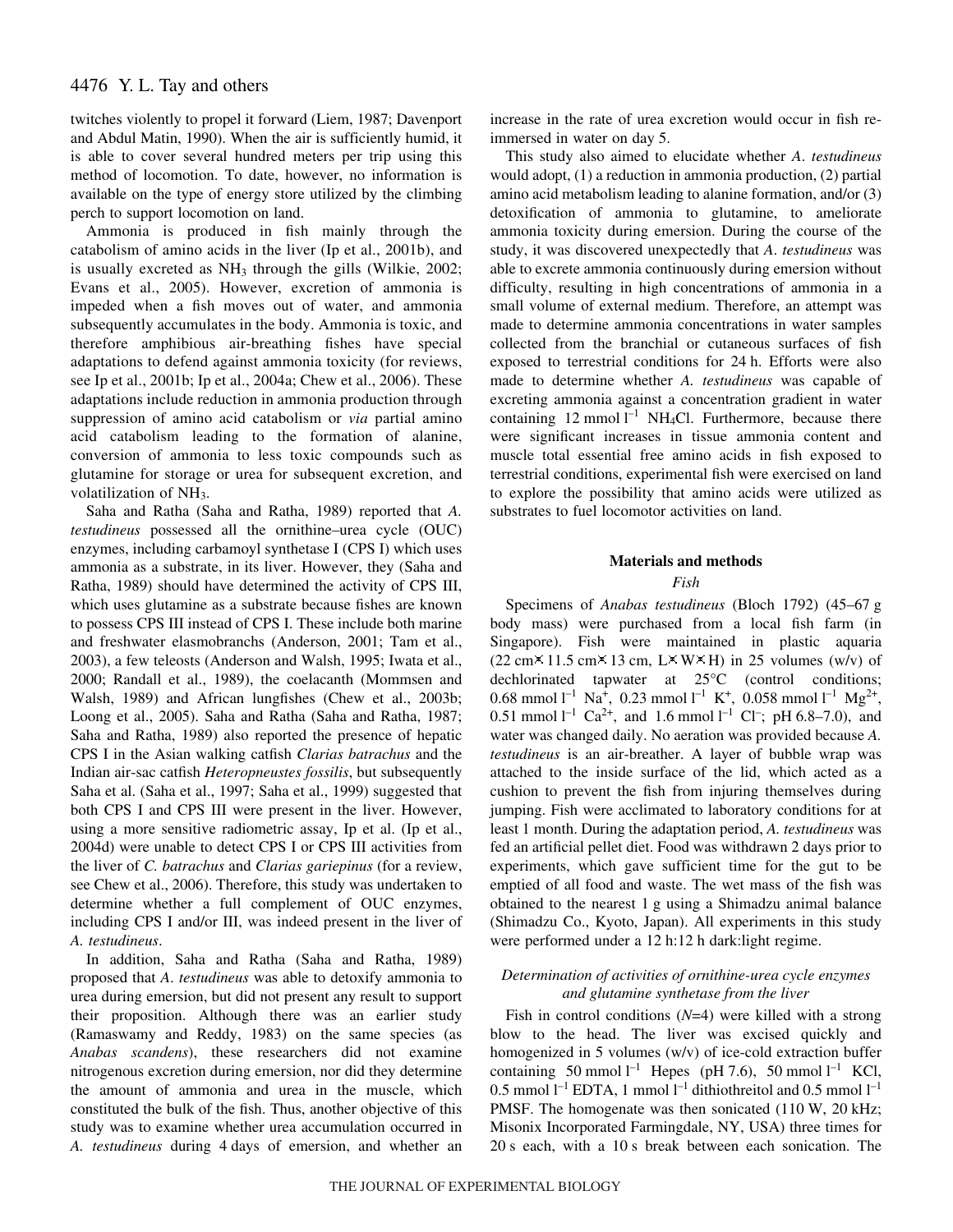sonicated sample was centrifuged at  $10\,000\,\text{g}$  and  $4^{\circ}\text{C}$  for 15 min. After centrifugation, the supernatant was passed through a Bio-Rad P-6DG column (Bio-Rad Laboratories, Hercules, CA, USA) equilibrated with the extraction buffer without EDTA and PMSF. The filtrate obtained was used directly for enzymes assay.

Carbamoyl phosphate synthetase I and III (E.C. 2.7.2.5; CPS) activities were determined according to published methods (Anderson and Walsh, 1995; Chew et al., 2003b; Loong et al., 2005). The CPS III activity was determined in the presence of glutamine, *N*-acetylglutamate and UTP in order to eliminate the activity of CPS II. Radioactivity was measured using a Wallac 1414 liquid scintillation counter (Wallac Oy, Turku, Finland). Enzyme activity was expressed as  $\mu$  mol [<sup>14</sup>C]urea formed  $\min^{-1}$  g<sup>-1</sup> wet mass. Ornithine transcarbamoylase (E.C. 2.1.3.3) activity was determined by combining the methods of Anderson and Walsh (Anderson and Walsh, 1995) and Xiong and Anderson (Xiong and Anderson, 1989). Absorbance was measured at 466 nm using a Shimadzu 160 UV VIS recording spectrophotometer (Shimadzu Co., Kyoto, Japan). Enzyme activity was expressed as  $\mu$  mol citrulline formed  $min^{-1} g^{-1}$  wet mass. Argininosuccinate synthetase (E.C. 6.3.4.5) and lyases (E.C. 4.3.2.1) activities were determined together assuming that both were present, by measuring the formation of  $[14C]$ fumarate from  $[14C]$ aspartate using the method of Cao et al. (Cao et al., 1991), and activity was expressed as  $\mu$  mol [<sup>14</sup>C]fumarate formed min<sup>-1</sup> g<sup>-1</sup> wet mass. Arginase (E.C. 3.5.3.1) was assayed as described (Felskie et al., 1998) and activity was expressed as  $\mu$  mol urea formed min<sup>-1</sup> g<sup>-1</sup> wet mass. Glutamine synthetase (E.C. 6.3.1.2) was assayed as transferase activity according to the method of Shankar and Anderson (Shankar and Anderson, 1985) and activity was expressed as  $\mu$  mol  $\gamma$ -glutamylhydroxymate formed min<sup>-1</sup> g<sup>-1</sup> wet mass.

## *Determination of effects of emersion on ammonia and urea excretion rates*

After 2 days of fasting to clear the gut  $(0 h)$ , control fish  $(N=12)$  were exposed individually to 25 volumes (w/v; approximately 1.41) of freshwater in plastic containers  $(22 \text{ cm} \times 11.5 \text{ cm} \times 13 \text{ cm}, \text{ L} \times \text{W} \times \text{H})$ . Water samples  $(3.6 \text{ ml})$ were collected every 24 h, acidified with 0.04 ml of 2 mol  $l^{-1}$ HCl, and stored at 4°C. Water was changed daily after sampling and the experiment was continued for 4 days. Ammonia and urea concentrations in water samples were determined within 1 week according to the method of Anderson and Little (Anderson and Little, 1986) and the method of Jow et al. (Jow et al., 1999), respectively.

Experimental fish (*N*=12) were transferred individually after 2 days of fasting to similar plastic containers  $(22 \text{ cm} \times$ 11.5 cm $\times$  13 cm, L $\times$ W $\times$ H) but with only 80 ml of freshwater, which formed a thin film at the bottom. The experimental conditions were designed to examine effects of emersion, but not desiccation. Under such experimental conditions, the fish could not maintain its normal posture and usually lay on its side at the bottom of the tank. In spite of this, the gills and the ABOs were not in direct contact with the thin film of water due to the presence of spikes on the surface of the opercula, which were puffed open to facilitate air-breathing. Very often, the fish produced jerking movements through flipping of its tail, and occasionally it would be able to right itself by leaning against the side wall of the tank. This happened especially during the first day of emersion. After 24 h, 50 ml of water was poured over the fish for brief rinsing  $(1 \text{ min})$ , and the total amount of water was determined using a measuring cylinder. An aliquot of the water sample was acidified and stored at 4°C for subsequent ammonia and urea assays. Fish were then transferred to new plastic tanks containing 80 ml of freshwater. The experiment continued for 4 days.

To evaluate the effects of recovery in water on fish after  $4$  days of emersion, fish  $(N=6)$  were exposed to the control conditions, as described above, for 5 days. Experimental fish were exposed to terrestrial conditions, as described above, for 4 days, and on day 5, they were re-immersed in 25 volumes of freshwater and water samples were collected 24 h later for ammonia and urea assays.

To verify that ammonia and urea excretion rates obtained were not affected by bacterial activities, several water samples (20 ml without acidification) were left at  $25^{\circ}$ C in glass beakers for 24 h. Preliminary results confirmed that the ammonia and urea concentrations in the water sample before and after the 24 h of incubation at  $25^{\circ}$ C were not statistically different. Ammonia and urea excretion rates were expressed as  $\mu$  mol day<sup>-1</sup> g<sup>-1</sup> fish.

Because results obtained indicated unexpectedly that the climbing perch could excrete a large amount of ammonia into the thin film of water during emersion, a separate set of experiments was performed following the protocol described above, except that there was no change of water in the tank and the experiment lasted only 2 days. In this set of experiments, we aimed to determine how high the concentration of ammonia could reach in the external medium after 48 h. A 2-day period was chosen because preliminary experiments revealed that bacterial activities could become an important factor if the experimental period were extended beyond 2 days.

## *Determination of ammonia concentrations in water collected from branchial or cutaneous surfaces in fish after 15·min or 24·h of emersion*

Control fish (hour 0; *N*=5) were taken out of water and anaesthetized immediately on land in a saturated atmosphere of diethylether, which took approximately 15 min. Experimental fish (*N*=5) were exposed to terrestrial conditions in plastic containers  $(14.7 \text{ cm} \times 8.2 \text{ cm} \times 9.1 \text{ cm}, \text{ L} \times \text{W} \times \text{H})$ with 40 ml of freshwater for 24 h before being anaesthetized with diethylether. Because one side of the fish was in direct contact with the thin film of water, it was important to take note of which side of the fish was exposed to air. The opercular opening of the air-facing side of the anaesthetized fish was open and a small piece of pre-weighed glass microfibre paper  $(2 \text{ mm} \times 10 \text{ mm})$ ; Whatman GF/C) was applied gently to the surface of each gill arch to absorb the water. The volume of water absorbed was determined gravimetrically. This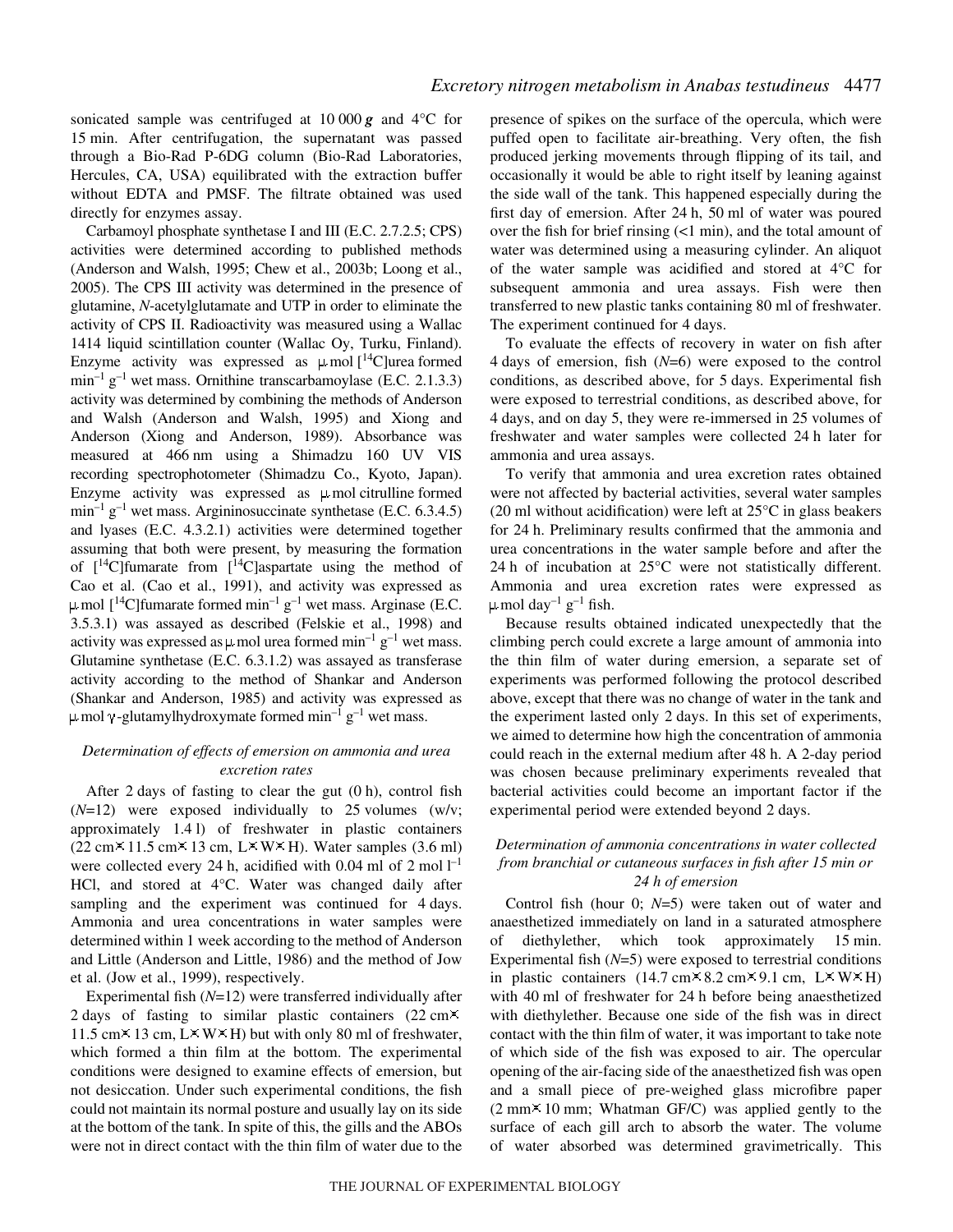procedure was repeated a second time with a new piece of fibreglass paper. The two pieces of glass microfibre paper were transferred immediately into 0.5 ml of water acidified with  $2 \mu$ 1 of 1 mol  $l^{-1}$  HCl for subsequent ammonia assay. Similarly, a water sample was collected from the surface of the air-facing skin using pre-weighed glass microfibre paper  $(4 \text{ mm} \times 10 \text{ mm})$ and transferred to 0.5 ml of acidified water. Efforts were made to absorb water from below the scales by pressing the fibreglass paper lightly along the body surface. Then, the fish was flipped over carefully, and the procedure of water collection was repeated. The whole process took approximately 10 min. Ammonia was assayed as described above, and results were expressed as mmol  $l^{-1}$ .

## *Determination of the capacity to excrete ammonia against a concentration gradient*

The normal ammonia and urea excretion rates of fish fasted for 48  $h$  ( $N=7$ ) were determined as described above. They were then transferred individually into Ziplock plastic bags (double layered) containing 5 volumes (w/v) of 12 mmol  $l^{-1}$  NH<sub>4</sub>Cl at pH 7.0. Under such conditions, the fish was completely immersed in the medium and maintained in the upright position inside the bag. The opening of the bag was partially clipped to prevent the fish from escaping. Water samples were collected as described above every 24 h for a total period of 2 days for the estimation of ammonia and urea excretion rates.

## *Determination of effects of emersion on content of tissue ammonia, urea and free amino acids*

A total of 24 fish were kept in the control condition as described above. Fish [(*N*=6) for each time point] were killed with a strong blow to the head at the end of days  $1, 2, 4$  and  $5$ , for tissue sampling. Blood was collected from the severed caudal artery into sodium heparin-coated capillary tubes. The collected blood was centrifuged at  $4000\,\text{g}$  at  $4^{\circ}\text{C}$  for 10 min to obtain the plasma. The plasma was deproteinized in an equal volume  $(v/v)$  of ice-cold 6% trichloroacetic acid (TCA) and centrifuged at  $10\,000\,\text{g}$  at  $4^{\circ}\text{C}$  for 15 min. The resulting supernatant was kept at –80°C for analysis of ammonia, urea and free amino acids (FAAs). The muscle, liver and brain tissues were excised and immediately freeze-clamped with tongs pre-cooled in liquid nitrogen. Frozen samples were stored at –80°C until analysis.

Experimental fish  $(N=24)$  were killed at the end of days 1, 2 and 4 of emersion (*N*=6 each) for tissue sampling as described above. After 4 days of emersion, the remaining six fish were immersed in  $25$  volumes (w/v) of freshwater, and were killed for tissue sampling after 24 h of immersion.

To determine ammonia, urea and FAA content, the frozen liver, muscle and brain samples were weighed and ground to a powder in liquid nitrogen. Five volumes of ice-cold 6% TCA were added and the mixture was homogenized three times for 20 s each (with intervals of 10 s) with an Ultra-Turrax (Staufen, Germany) homogenizer at  $24,000$  revs min<sup>-1</sup>. The samples were then centrifuged for 15 min at  $10\,000\,\text{g}$  at  $4^{\circ}\text{C}$  and the supernatant were stored at –80°C for subsequent analysis. Ammonia and urea assays as well as FAA analysis were performed within 3·weeks. For analysis of ammonia, the pH of the deproteinized sample was adjusted to  $6.0-7.0$  with 2 mol  $1^{-1}$ KHCO3. Ammonia and urea content in the muscle, liver and plasma samples were determined as described by Bergmeyer and Beutler (Bergmeyer and Beutler, 1985) and Jow et al. (Jow et al., 1999), respectively. Results were expressed as  $\mu$  mol g<sup>-1</sup> wet mass tissue or  $\mu$  mol ml<sup>-1</sup> plasma. For FAA analysis (*N*=4), the supernatant of the deproteinized muscle and liver samples were diluted with an equal volume of  $0.2 \text{ mol} l^{-1}$ lithium citrate buffer (pH 2.2) and adjusted to pH  $2.2$  with  $4 \text{ mol } l^{-1}$  LiOH. The filtered samples were then analyzed for FAAs using a Shimadzu LC-6A Amino Acid Analysis System with a Shim-pack ISC-07/S1504 Li-type column (Kyoto, Japan). FAAs, total FAA (TFAA) and total essential FAA (TEFAA) were expressed as  $\mu$  mol g<sup>-1</sup> wet mass tissue.

## *Determination of effects of 10·min of exercise on A. testudineus during emersion*

Fish  $(N=10)$  were transferred individually after 2 days of fasting to plastic aquaria containing 10 ml of freshwater, which formed a thin film at the bottom. Control fish (*N*=5) for this set of experiment were left inside the container without any disturbance. The control fish naturally exhibited some jerky movements, albeit much less frequently than the experimental fish. After 10 min, 50 ml of water was added to briefly rinse the fish. Water samples were collected for ammonia and urea assays as described above. Fish were killed with a strong blow to the head for the collection of muscle samples. Experimental fish (*N*=5) were stimulated mechanically and continuously, which resulted in frequent jerky movements, within the plastic aquaria. After 10 min, water samples were collected and the fish was killed for muscle collection.

Ammonia, urea and FAA were determined in the muscle samples as described above. Despite analysing all the FAAs, only content of alanine, glutamate, lysine, TEFAA and TFAA are presented. Glucose and glycogen content were determined according to the method of Lim and Ip (Lim and Ip, 1987). Lactate and succinate content were determined by the method of Gutmann and Wahlefeld (Gutmann and Wahlefeld, 1974) and Beutler (Beutler, 1985), respectively. ATP, ADP and AMP were determined spectrophotometrically following the method of Scheibel et al. (Scheibel et al., 1968).

#### *Determination of O2 consumption rate*

In this set of experiments, the volume of the fish was determined by water displacement. Control fish (*N*=4) were transferred to air-tight plastic boxes (13.5 cm $\times$ 7 cm $\times$ 8.5 cm,  $L \times W \times H$ ) containing 400 ml of water with continuous aeration 24 h before the experiment. For the determination of  $O_2$ consumption rate, the box, containing 400 ml of water, 120 ml of air and the fish was sealed. The air space was reduced to 120 ml by the inclusion of a piece of polystyrene (Styrofoam) which had a thickness of 1.85 cm and a volume of 100 ml. The polystyrene was positioned in the box so that the fish was restricted to respire through an air space closest to the  $O<sub>2</sub>$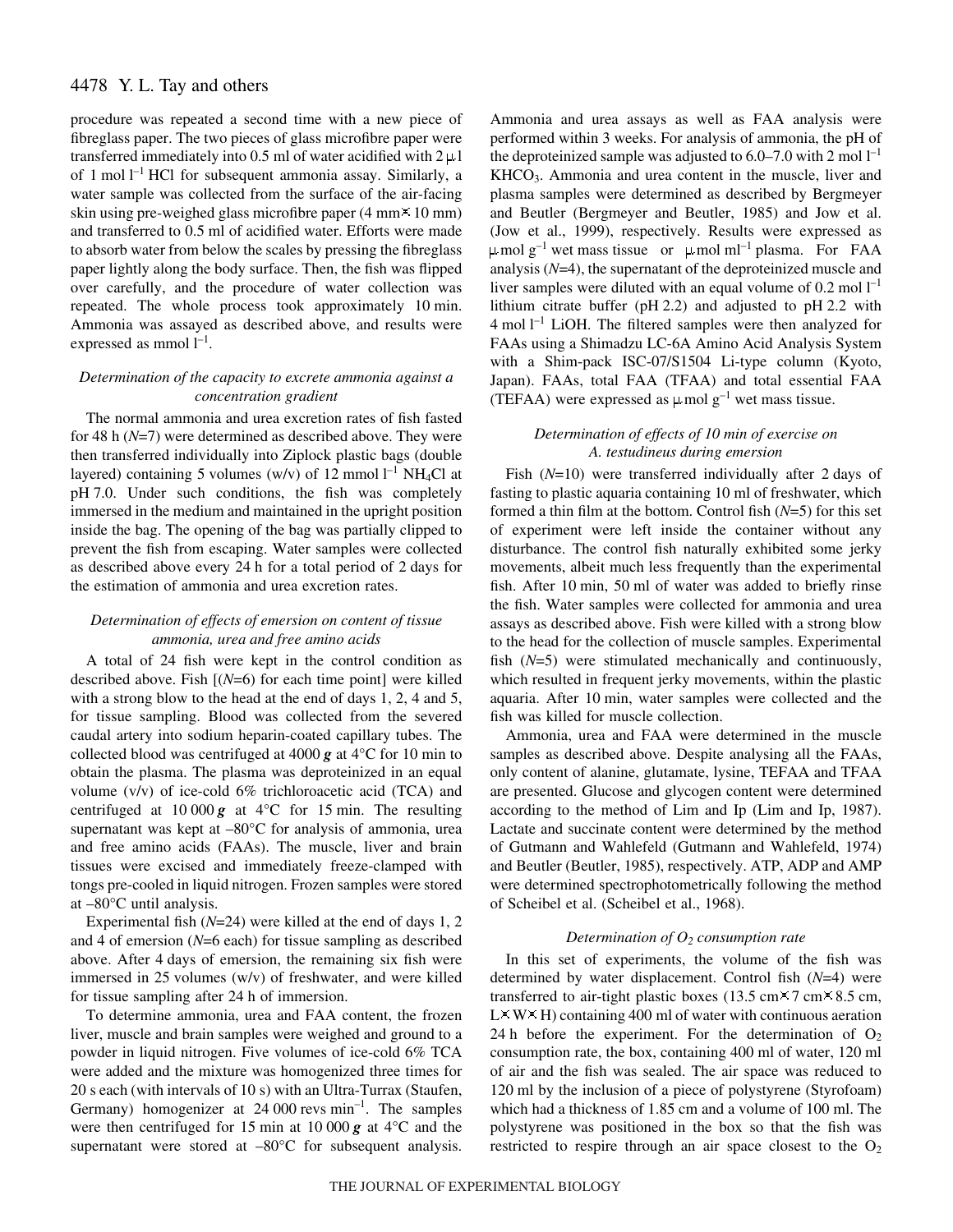sensor. Water in the box was stirred slowly with a magnetic bar. Changes in aerial and aquatic  $P_{\text{O}_2}$  were monitored using an Ocean Optics FOXY Fiber Optics  $O_2$  sensing system S2000 with two FOXY-R  $O_2$  electrodes (Ocean Optics Inc., Dunedin, FL, USA) inserted separately into the air and water compartments. For the control fish, two measurements were made for 30 min each, with a 60 min interval during which the water was aerated. As for the experimental fish (*N*=4), they were transferred directly from water into air tight plastic boxes  $(13.5 \text{ cm} \times 7 \text{ cm} \times 4.2 \text{ cm}, L \times W \times H)$ , which contained 210 ml of air and 3 ml of water. Two pieces of polystyrene which each had a thickness of 1.85 cm and a volume of 100 ml were put inside the box to reduce the air volume. The  $O_2$  consumption rate in air was monitored with a FOXY-R  $O_2$  electrode. Another set of experimental fish (*N*=4) was exposed to terrestrial conditions for 24 h before the determination of the  $O<sub>2</sub>$  consumption rate.

To calibrate the FOXY-R  $O_2$  electrode for measurements of water  $P_{\text{O}_2}$ , it was immersed in sodium sulphite solution (2 g  $l^{-1}$ ; 0%) or air-saturated water (100%) until stable readings were recorded. For air  $P_{\text{O}_2}$  measurements, the electrode was calibrated in a partially closed tube supplied continuously with humidified  $N_2$  gas (0%) or air (100%).

#### *Statistical analyses*

Results are presented as means  $\pm$  standard errors (s.e.m.). Results shown in Fig. 1 were analyzed using repeatedmeasures analysis of variance (ANOVA) followed by leastsquare means (LSMEANS) to evaluate differences between means. Results in Tables 1 and 2 were assessed using two-way ANOVA followed by Bonferroni's multiple range test to evaluate differences between means, and those in Fig. 2 and Tables 3–6 were analyzed by Student's *t*-test. Differences with *P*<0.05 were regarded as statistically significant.

#### **Results**

## *Activities of the ornithine-urea cycle enzymes and glutamine synthetase from the liver*

No carbamoyl phosphate synthetase I or III activity was detected (detection limit=0.001  $\mu$  mol min<sup>-1</sup> g<sup>-1</sup> tissue; *N*=4) in the liver tissue from *A. testudineus* immersed in water. As for ornithine transcarbamoylase, argininosuccinate synthetase + lyase, argainase and glutamine synthetase, only very low activities (0.10±0.02, 0.006±0.001, 3.3±0.9 and  $0.054\pm0.012 \mu$  mol min<sup>-1</sup> g<sup>-1</sup> tissue, respectively; *N*=4) were detected.

#### *Effects of emersion on rates of ammonia and urea excretion*

With daily change of water, the ammonia concentration in the thin film of water (80 ml) reached approximately  $4-5$  mmol  $l^{-1}$  after 24 h throughout the 4-day period of emersion. This indicates that the rate of ammonia excretion in *A. testudineus* during emersion was high. Indeed, the daily ammonia excretion rates (*N*=12) in *A. testudineus* on days 1, 3 and 4 of emersion were not significantly different from those of the control immersed in water (Fig. 1A). Surprisingly, on day 2, the daily ammonia excretion rate of the fish exposed to terrestrial conditions was significantly greater than that of the control. When summed together over a 2-day period, however, the excretion rate of  $11.5\pm2.1 \,\mu\text{mol}$  2 days<sup>-1</sup> g<sup>-1</sup> was not significantly different from the control value of 13.9±  $0.7 \mu$  mol 2 days<sup>-1</sup> g<sup>-1</sup>. Similarly, the total rate of ammonia excretion in the experimental  $(24.1\pm4.6\,\mu\,\text{mol}\,4\,\text{days}^{-1}\,\text{g}^{-1})$  and control  $(32.2\pm1.9 \,\mu\text{mol}4 \text{ days}^{-1} \text{ g}^{-1})$  fish over a 4-day period were comparable. Upon re-immersion on day 5, the daily ammonia excretion rate (*N*=6) of the experimental fish was not significantly different from that of the immersed control  $(Fig. 1A)$ .

By contrast, in spite of significant increases, the urea concentration in the thin film of water remained relatively low throughout the 4-day emersion period. Emersion led to a significant decrease in the daily urea excretion rate on day 1, but had no significant effect on urea excretion thereafter (Fig. 1B). There was no significant change in urea excretion in fish during re-immersion on day 5 as compared with day 1 or day 5 controls (Fig.  $1B$ ).

In a separate set of experiments in which daily change of water was omitted for a 2-day period, the ammonia concentration  $(N=5)$  in the thin film of water reached  $6.68\pm1.11$ 



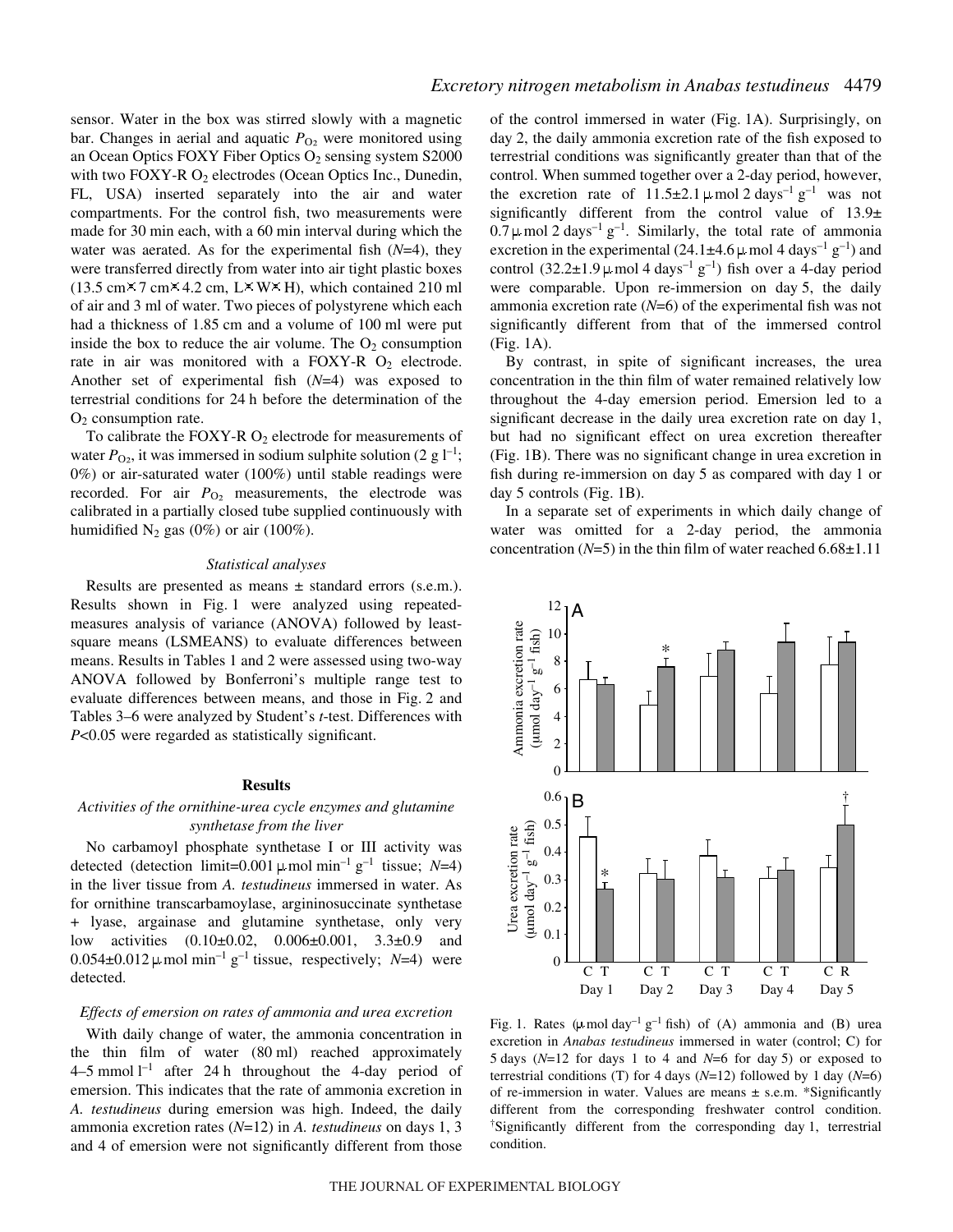and  $13.2\pm2.1$  mmol  $l^{-1}$  at the end of day 1 and day 2, respectively. The respective daily ammonia excretion rates were 9.98 $\pm$ 1.92 and 8.64 $\pm$ 1.85  $\mu$  mol day<sup>-1</sup> g<sup>-1</sup> fish, which were not significantly different from the corresponding values  $(7.45\pm1.32$  and  $7.54\pm1.21 \,\mu$  mol day<sup>-1</sup> g<sup>-1</sup> fish, respectively) of the control fish (*N*=5) immersed in water.

#### *Ammonia concentrations in water samples collected from branchial or cutaneous surfaces of fish after 15·min or 24·h of emersion*

The ammonia concentration in water samples collected from the branchial surface of the air-facing side of the fish after 24 h of emersion (*N*=5) was not significantly different from those of the control exposed to terrestrial conditions for 15 min during anaesthesia  $(N=5; Fig. 2)$ . However, for the water-facing side of the experimental fish, the ammonia concentration in the branchial water increased to  $21.5\pm2.4$  mmol  $l^{-1}$ , which was significantly greater than that of the control fish (Fig. 2). In water samples collected from the air-facing cutaneous surface of the experimental fish, the ammonia concentration varied greatly and was not significantly different from the control value  $(Fig. 2)$ . By contrast, the ammonia concentration  $(20.8\pm3.5 \text{ mmol l}^{-1})$  in water samples collected from the waterfacing cutaneous surface was significantly greater than that of the control. The concentration of ammonia in the thin film of water at the bottom (80 ml) was  $5.32\pm0.87$  mmol  $l^{-1}$ .

## *Effects of environmental ammonia (12·mmol·l –1) on rates of ammonia and urea excretion*

The ammonia excretion rate of *A. testudineus* (*N*=7) in normal freshwater without NH<sub>4</sub>Cl was  $7.12 \pm 1.04 \,\mu$  mol  $day^{-1}g^{-1}$  fish. At the beginning of the experiment, the ambient ammonia concentration without any fish was  $12.3$  mmol  $l^{-1}$ .



Fig. 2. Concentrations (mmol  $l^{-1}$ ) of ammonia in water samples collected from the branchial or cutaneous surfaces of the air-facing side or the water-facing side of *Anabas testudineus* immersed in water and anaesthetized for  $15$  min on land (control; C) or exposed to terrestrial conditions for 24 h followed with 15 min of anesthetization on land (T). \*Significantly different from the corresponding control condition.

With an initial pH of 7.0, the  $NH_4^+$  and  $NH_3$  concentrations were calculated to be 12.19 and  $0.11$  mmol  $l^{-1}$ , respectively. In comparison, the concentrations of  $NH_4^+$  and  $NH_3$  in the plasma were 0.188 and 0.012 mmol  $l^{-1}$ , respectively, taking the plasma ammonia concentration to be 0.2 mmol  $l^{-1}$  (from Table 1) and the blood pH to be 7.6 (Y.K.I., unpublished results). So, both the  $NH_4$ <sup>+</sup> and  $NH_3$  gradients were directed inwards; but, surprisingly, the experimental fish could excrete ammonia against such a large ammonia gradient. As a result, the concentration of ammonia in the external medium increased to 13.1 $\pm$ 0.2 mmol l<sup>-1</sup> at the end of day 1. A simple calculation reveals that the ammonia excretion rate decreased significantly to  $4.31\pm0.81~\mu$  mol day<sup>-1</sup> g<sup>-1</sup> fish (*N*=7) during this 24 h period. On day 2, the ambient ammonia concentration increased further to  $14.7\pm0.3$  mmol  $l^{-1}$ , and the ammonia excretion rate  $(8.32\pm1.44 \,\mu\text{mol day}^{-1}\text{ g}^{-1}$  fish; *N*=7) returned back to a level comparable with the initial control value.

#### *Effects of emersion on the contents of ammonia, urea and FAAs*

Ammonia in the muscle and liver of *A. testudineus* (*N*=6) increased significantly during emersion and peaked at  $4.06 \mu$  mol g<sup>-1</sup> on day 2 (4.5-fold of the control value) and  $10.7 \mu$  mol g<sup>-1</sup> on day 1 (5.5-fold of the control value), respectively (Table 1). The ammonia concentration in the plasma of *A. testudineus* increased significantly during the first 2 days of emersion, but returned to the control level thereafter (Table·1). Although urea also increased significantly in the muscle and liver of *A. testudineus* during emersion, the peak levels  $(0.79 \,\mu\text{mol g}^{-1})$ and  $0.81 \mu$ mol g<sup>-1</sup> on day 2, respectively) attained were much lower than those of ammonia (Table 2).

Emersion led to significant increases in isoleucine, leucine, phenylalanine, tyrosine and valine in the muscle of *A. testudineus* (*N*=4) (Table 3). By contrast, the aspartate and glutamine content of muscle in fish emersed for 2 or 4 days were significantly lower than the corresponding control value. Although emersion had no significant effect on the muscle TFAA, there was a significant increase in the muscle TEFAA in fish exposed to 2 days of emersion. Two days of emersion led to a significant increase (8.8-fold) in the lysine content of the liver of *A. testudineus* (Table 4). However, 4 days of emersion resulted in significant increases in arginine and phenylalanine in the liver. In addition, there was a significant decrease in the glutamate in the liver of fish after 2 or 4 days of emersion. After 2 days of emersion, the brain glutamine content of *A. testudineus* increased significantly by 2.5-fold (Table·5). There were also significant decreases in alanine, aspartate and glutamate in the brain of fish during the first 2 days of emersion. However, the TFAA and TEFAA content in the liver and brain of *A. testudineus* were unaffected by emersion.

## Effects of 10 min of forced exercise on land

Forced exercise for 10 min on land led to significant increases in excretion of ammonia (0.103±0.009  $\mu$  mol 10 min<sup>-1</sup> g<sup>-1</sup> fish) and urea  $(0.015\pm0.002 \,\mu\text{mol}~10 \,\text{min}^{-1}\text{ g}^{-1}$  fish) as compared with the control on land but without exercise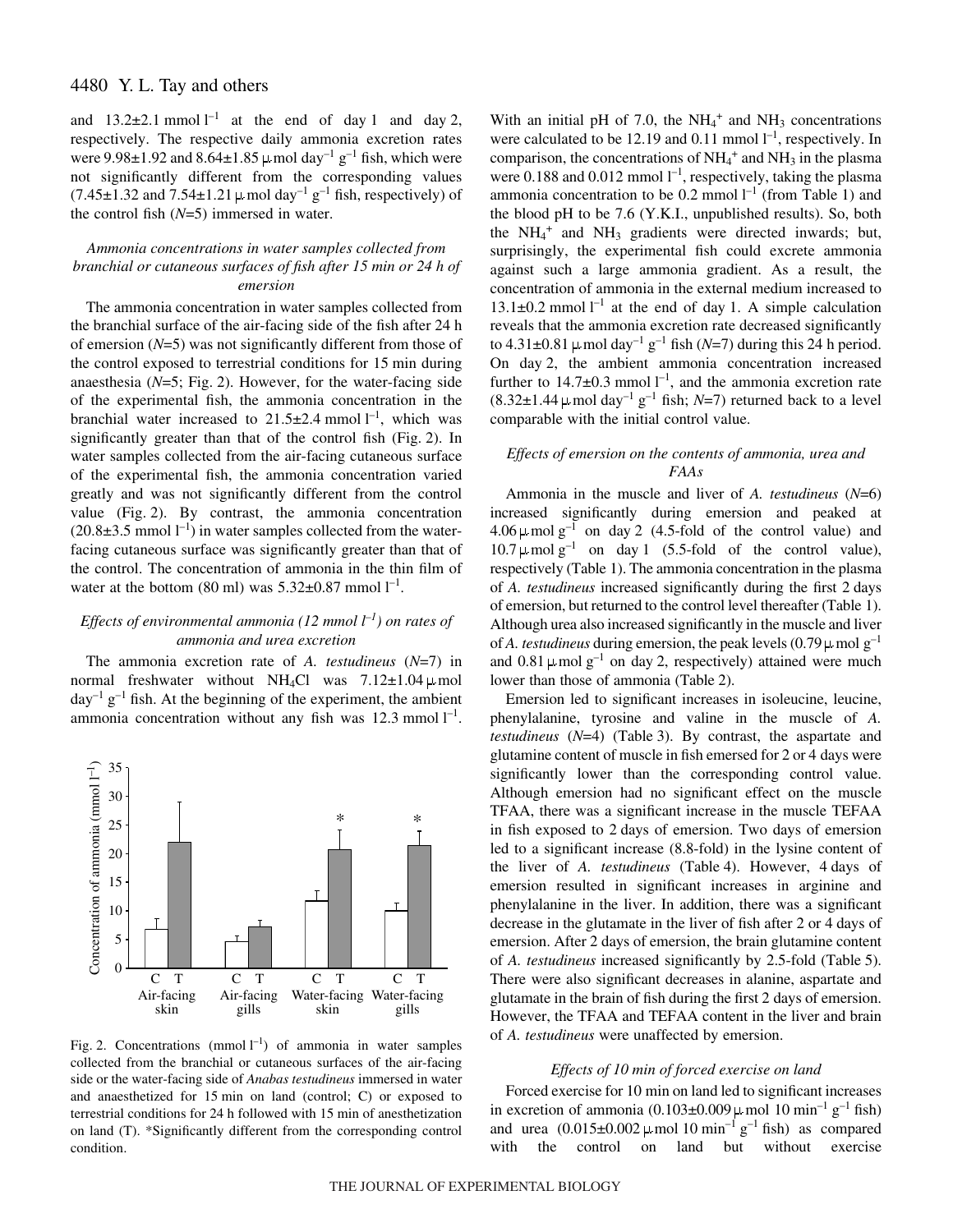| Tissue | Condition   |                  | Ammonia content  |                                    |                                       |  |  |  |
|--------|-------------|------------------|------------------|------------------------------------|---------------------------------------|--|--|--|
|        |             | Day 1            | Day 2            | Day 4                              | Day 5 (recovery)                      |  |  |  |
| Muscle | Control     | $0.81 \pm 0.16$  | $0.86 \pm 0.26$  | $1.05 \pm 0.18$                    | $0.97 \pm 0.15$                       |  |  |  |
|        | Terrestrial | $3.89 \pm 0.54*$ | $4.06\pm0.71*$   | $2.43 \pm 0.77$                    | $1.79 \pm 0.43$                       |  |  |  |
| Liver  | Control     | $1.95 \pm 0.42$  | $3.81 \pm 0.80$  | $3.28 \pm 0.50$                    | $3.05 \pm 0.30$                       |  |  |  |
|        | Terrestrial | $10.7 \pm 1.9*$  | $8.86 \pm 1.63*$ | $5.88 \pm 0.67$ * <sup>*</sup>     | $1.64 \pm 0.62^{\dagger,\ddagger,\S}$ |  |  |  |
| Brain  | Control     | $1.33 \pm 0.11$  | $1.56 \pm 0.13$  | $2.23 \pm 0.39$                    | $1.29 \pm 0.09$                       |  |  |  |
|        | Terrestrial | $3.11 \pm 0.13$  | $4.10\pm0.76**$  | $2.72 \pm 0.24^{\ddagger}$         | $1.19 \pm 0.19^{\dagger,\ddagger,\S}$ |  |  |  |
| Plasma | Control     | $0.19\pm0.03$    | $0.18 \pm 0.02$  | $0.25 \pm 0.04$                    | $0.19 \pm 0.05$                       |  |  |  |
|        | Terrestrial | $0.58 \pm 0.08*$ | $0.67 \pm 0.13*$ | $0.37 \pm 0.05^{\dagger,\ddagger}$ | $0.25 \pm 0.10^{\dagger,*}$           |  |  |  |

Table 1. Ammonia content of muscle, liver, brain and plasma of Anabas testudineus immersed in freshwater for 5 days (control) *or exposed to terrestrial conditions for 4·days followed by 1·day of re-immersion in water*

Values are in  $\mu$  mol g<sup>-1</sup> tissue or  $\mu$  mol ml<sup>-1</sup> plasma (means  $\pm$  s.e.m., *N*=6).

\*Significantly different from the corresponding control condition (*P*<0.05).

<sup>†</sup>Significantly different from day 1 terrestrial values (*P<*0.05).

‡ Significantly different from day·2 terrestrial values (*P*<0.05).

§Significantly different from day 4 terrestrial values (*P<*0.05).

 $(0.047\pm0.014 \,\mu \text{ mol g}^{-1}$  fish, and  $(0.003\pm0.001 \,\mu \text{ mol g}^{-1})$  fish, respectively). As a result, the concentration of ammonia in the thin film of water in the container with the exercised fish reached 1.79 $\pm$ 0.05 mmol<sup>1-1</sup> which was significantly higher than that of the control  $(0.86 \pm 0.20 \text{ mmol l}^{-1})$ . In addition, there were significant increases in ammonia, alanine, lysine and TEFAA in the muscle of fish after forced exercise on land as compared with the control fish exposed to terrestrial conditions for 10 min without disturbance (Table 6). However, forced exercise on land did not have any significant effect on ATP, ADP, AMP, glucose, glycogen, lactate and succinate in the muscle of *A. testudineus*  $(Table 6)$ .

#### *Rate of O2 consumption*

For the control fish in freshwater  $(N=4)$ , the O<sub>2</sub> consumption rates in water and air were  $1.38\pm0.13$  and  $3.10\pm$   $0.54 \,\mu$  mol h<sup>-1</sup> g<sup>-1</sup> fish, respectively. Taken together, the total O<sub>2</sub> consumption rate was  $4.47\pm0.48\,\mu$  mol  $h^{-1}g^{-1}$  fish. For fish exposed to terrestrial conditions (*N*=4 for each group) for 1, 24 or 48 h, the  $O_2$  consumption rates in air were  $5.25\pm0.61$ , 4.67 $\pm$ 0.22, and 6.43 $\pm$ 0.53  $\mu$  mol h<sup>-1</sup> g<sup>-1</sup> fish, respectively, and the value obtained from those exposed to terrestrial conditions for 48 h of emersion was significantly greater than that of the immersed control.

## *Construction of a balance sheet of ammonia and urea-N excretion and ammonia and urea-N retention in a 50·g fish*

A 50 g fish contained approximately 30 g of muscle and 1 g of liver. Based on our results, a balance sheet was constructed for changes in nitrogen excretion and changes in ammonia-N and urea-N content in a 50  $g$  fish after 2 or 4 days of immersion or emersion (Table 7). Although there was no significant

| Table 2. Urea content of muscle, liver brain and plasma of Anabas testudineus immersed in freshwater for 5 days (control), or |
|-------------------------------------------------------------------------------------------------------------------------------|
| exposed to terrestrial conditions for 4 days followed by 1 day of re-immersion in water                                       |

|               | Condition   |                  | Urea content     |                  |                                                     |  |  |
|---------------|-------------|------------------|------------------|------------------|-----------------------------------------------------|--|--|
| <b>Tissue</b> |             | Day 1            | Day 2            | Day 4            | Day 5 (recovery)                                    |  |  |
| Muscle        | Control     | $0.25 \pm 0.06$  | $0.11 \pm 0.02$  | $0.19 \pm 0.03$  | $0.29 \pm 0.06$                                     |  |  |
|               | Terrestrial | $0.59 \pm 0.10*$ | $0.79 \pm 0.08*$ | $0.77 \pm 0.12*$ | $0.45 \pm 0.06$                                     |  |  |
| Liver         | Control     | $0.20 \pm 0.04$  | $0.15 \pm 0.03$  | $0.29 \pm 0.03$  | $0.39 \pm 0.08$                                     |  |  |
|               | Terrestrial | $0.64 \pm 0.09*$ | $0.81 \pm 0.12*$ | $0.68 \pm 0.09*$ | $0.43 \pm 0.06$ <sup><math>\ddagger</math>, §</sup> |  |  |
| Brain         | Control     | $0.13 \pm 0.03$  | $0.15 \pm 0.01$  | $0.53 \pm 0.04$  | $0.36 \pm 0.06$                                     |  |  |
|               | Terrestrial | $0.58 \pm 0.11*$ | $0.83 \pm 0.10$  | $0.61 \pm 0.10$  | $0.06 \pm 0.11^{\ddagger,\delta}$                   |  |  |
| Plasma        | Control     | $0.31 \pm 0.04$  | $0.19 \pm 0.03$  | $0.30 \pm 0.07$  | $0.48 \pm 0.11$                                     |  |  |
|               | Terrestrial | $1.00 \pm 0.16$  | $1.29 \pm 0.23*$ | $1.26 \pm 0.18$  | $0.55 \pm 0.07^{\dagger,\ddagger,\S}$               |  |  |

Values are in  $\mu$  mol  $g^{-1}$  tissue or  $\mu$  mol ml<sup>-1</sup> plasma (means  $\pm$  s.e.m., *N*=6).

\*Significantly different from the corresponding control condition (*P*<0.05).

<sup>†</sup>Significantly different from day 1 terrestrial values (*P*<0.05).

‡ Significantly different from day·2 terrestrial values (*P*<0.05).

§Significantly different from day 4 terrestrial values (*P<*0.05).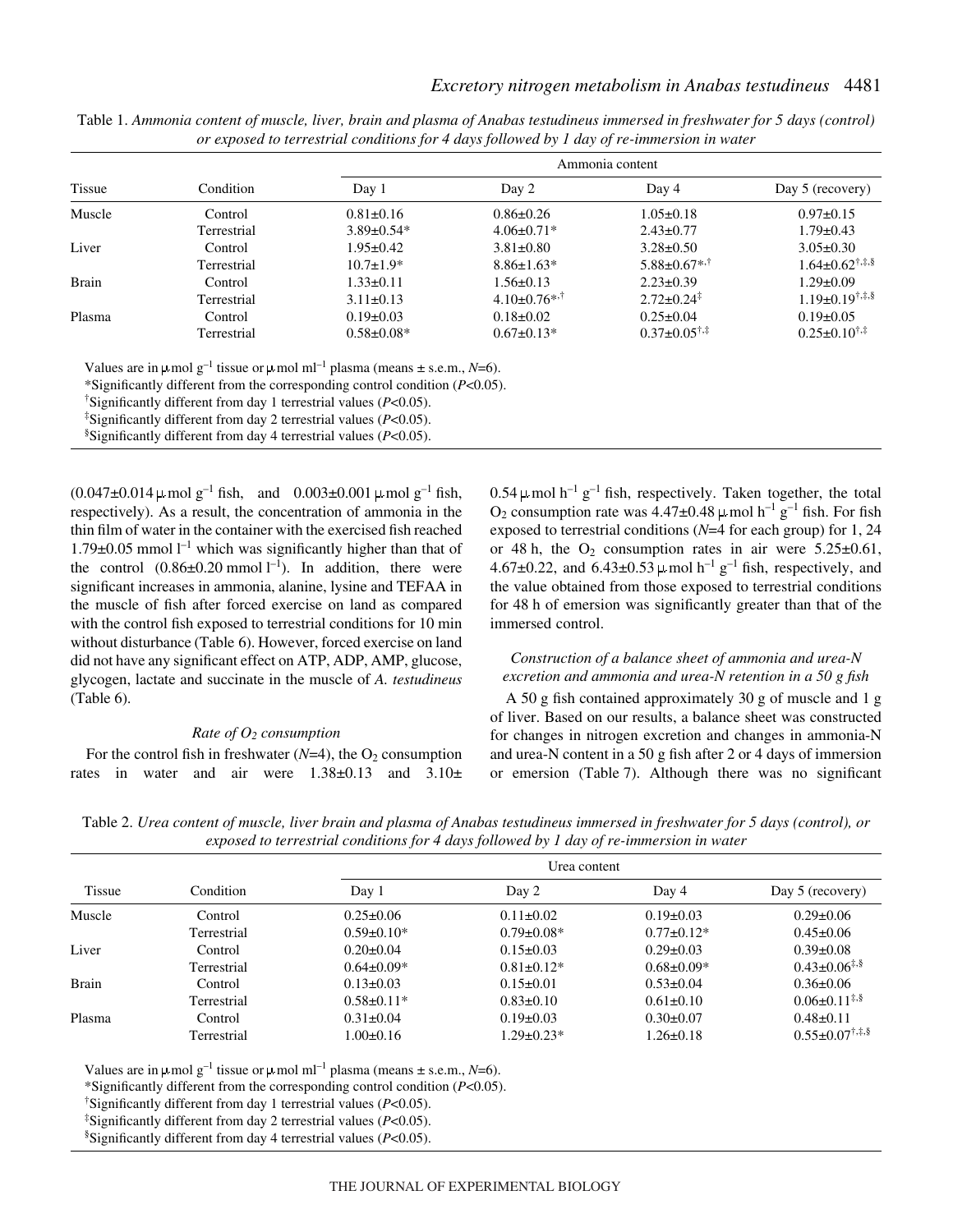|               | Content ( $\mu$ mol g <sup>-1</sup> tissue) |                    |                   |                    |  |  |
|---------------|---------------------------------------------|--------------------|-------------------|--------------------|--|--|
|               |                                             | Day 2              | Day 4             |                    |  |  |
| FAAs          | Control                                     | Terrestrial        | Control           | Terrestrial        |  |  |
| Alanine       | $1.31 \pm 0.24$                             | $2.01 \pm 0.53$    | $3.20 \pm 0.24$   | $2.12 \pm 0.42$    |  |  |
| Arginine      | $0.64 \pm 0.16$                             | $0.45 \pm 0.12$    | $0.52 \pm 0.13$   | $0.55 \pm 0.08$    |  |  |
| Asparagine    | $0.32 \pm 0.06$                             | $0.35 \pm 0.07$    | $0.30 \pm 0.03$   | $0.26 \pm 0.02$    |  |  |
| Aspartate     | $0.20 \pm 0.04$                             | $0.059 \pm 0.017*$ | $0.12 \pm 0.06$   | $0.028 \pm 0.010*$ |  |  |
| Glutamine     | $2.0 \pm 0.3$                               | $0.78 \pm 0.05*$   | $1.7 + 0.1$       | $1.36 \pm 0.18*$   |  |  |
| Glutamate     | $0.65 \pm 0.17$                             | $0.49 \pm 0.06$    | $0.12 \pm 0.01$   | $0.14 \pm 0.01$    |  |  |
| Glycine       | $11\pm3$                                    | $10\pm 2$          | $11\pm2$          | $7.5 \pm 1.0$      |  |  |
| Histidine     | $0.66 \pm 0.8$                              | $0.64 \pm 0.09$    | $0.66 \pm 0.07$   | $0.42 \pm 0.04$    |  |  |
| Isoleucine    | $0.097 \pm 0.031$                           | $0.49 \pm 0.08*$   | $0.080 \pm 0.018$ | $0.40 \pm 0.09*$   |  |  |
| Leucine       | $0.19 \pm 0.05$                             | $0.84 \pm 0.14*$   | $0.16 \pm 0.02$   | $0.71 \pm 0.15*$   |  |  |
| Lysine        | $1.01 \pm 0.24$                             | $0.46 \pm 0.13$    | $1.57 \pm 0.36$   | $1.40 \pm 0.26$    |  |  |
| Phenylalanine | $0.073 \pm 0.021$                           | $0.33 \pm 0.07*$   | $0.062 \pm 0.005$ | $0.29 \pm 0.06*$   |  |  |
| Proline       | n.d.                                        | $0.45 \pm 0.24$    | $0.44 \pm 0.04$   | $0.38 \pm 0.07$    |  |  |
| Serine        | $0.98 \pm 0.22$                             | $1.08 \pm 0.33$    | $0.67 \pm 0.05$   | $0.55 \pm 0.04$    |  |  |
| Taurine       | $14\pm 2$                                   | $10\pm3$           | $10\pm3$          | $11\pm2$           |  |  |
| Threonine     | $1.34 \pm 0.17$                             | $1.73 \pm 0.57$    | $1.09 \pm 0.19$   | $0.75 \pm 0.11$    |  |  |
| Tyrosine      | $0.052 \pm 0.013$                           | $0.25 \pm 0.05*$   | $0.038 \pm 0.004$ | $0.18 \pm 0.03*$   |  |  |
| Valine        | $0.16 \pm 0.04$                             | $0.64 \pm 0.09*$   | $0.18 \pm 0.04$   | $0.58 \pm 0.12*$   |  |  |
| <b>TFAA</b>   | $35+2$                                      | $33\pm2$           | 30±3              | $29\pm1$           |  |  |
| <b>TEFAA</b>  | $4.29 \pm 0.57$                             | $6.57 \pm 0.62$ *  | $3.89 \pm 0.70$   | $5.48 \pm 0.85$    |  |  |

Table 3. *Free amino acid, total free amino acid and total essential free amino acid content of muscle of Anabas testudineus immersed in freshwater (control) or exposed to terrestrial conditions for 2 or 4 days* 

FAAs, free amino acids; TFAA, total FAA; TEFAA, total essential FAA.

Values means  $\pm$  s.e.m.,  $N=4$ .

n.d., not detectable.

\*Significantly different from the value of the corresponding control.

change in the overall ammonia excretion rate during 4 days of emersion, we took into consideration the small changes involved and presented them in Table 7. After considering the amount of ammonia-N and urea-N stored in the muscle and liver, it becomes apparent that there was an increase in nitrogen production in *A. testudineus* after 2 or 4 days of emersion.

#### **Discussion**

#### *A. testudineus is ammonotelic and does not possess a functional ornithine-urea cycle in the liver*

*A. testudineus* does not possess a functional OUC in its liver, as evidenced by the absence of detectable activities of CPS I or III based on the radiometric assay (Anderson and Walsh, 1995) adopted in this study. Thus, our results contradict those of Saha and Ratha (Saha and Ratha, 1989), and the discrepancy could be a result of differences in methodology. Saha and Ratha assayed for CPS I activity in the liver extract of *A. testudineus* using a colorimetric method that involved a coupled enzyme system, the accuracy of which depends heavily on the purity of the coupled enzymes obtained commercially. The radiometric assay adopted in this study is less prone to interference and more sensitive than the colorimetric method. Because of its high sensitivity, the radiometric assay is more specific, being able to differentiate CPS II and CPS III in the presence of UTP, and is therefore more reliable. Incidentally, using the same radiometric assay, Ip et al. (Ip et al., 2004d) were unable to detect CPS I or CPS III in the livers of *C. gariepinus* and *C. batrachus*, although their presence has been reported previously in the latter species based on a colorimetric method (Saha and Ratha, 1989; Saha et al., 1999). Similarly, activities of argininosuccinate synthetase and argininosuccinate lyase reported by Saha and Ratha (Saha and Ratha, 1989) for *A. testudineus*  $(0.32 \mu \text{ mol h}^{-1} \text{ g}^{-1}$  tissue and 0.21  $\mu$  mol h<sup>-1</sup> g<sup>-1</sup> tissue, respectively) using two separate colorimetric methods were much higher than the combined activity of argininosuccinate synthetase + argininosuccinate lyase  $(0.006 \mu \text{ mol h}^{-1} \text{ g}^{-1}$  tissue) reported herein, based on a more sensitive and specific radiometric assay.

Unlike other ureogenic fishes which have CPS III in the liver, the hepatic glutamine synthetase activity of *A. testudineus* was very low. Thus, together with the absence of detectable CPS I or III activities (detection limit=0.001  $\mu$  mol min<sup>-1</sup> g<sup>-1</sup> tissue), it can be concluded that *A. testudineus* is non-ureogenic and hence highly unlikely to be ureotelic. Indeed, *A. testudineus* is ammonotelic in water, excreting 94% of its nitrogenous wastes (ammonia-N + urea-N) as ammonia-N.

Contrary to the belief that there is a tendency towards predominance of ureotelism in amphibious air-breathing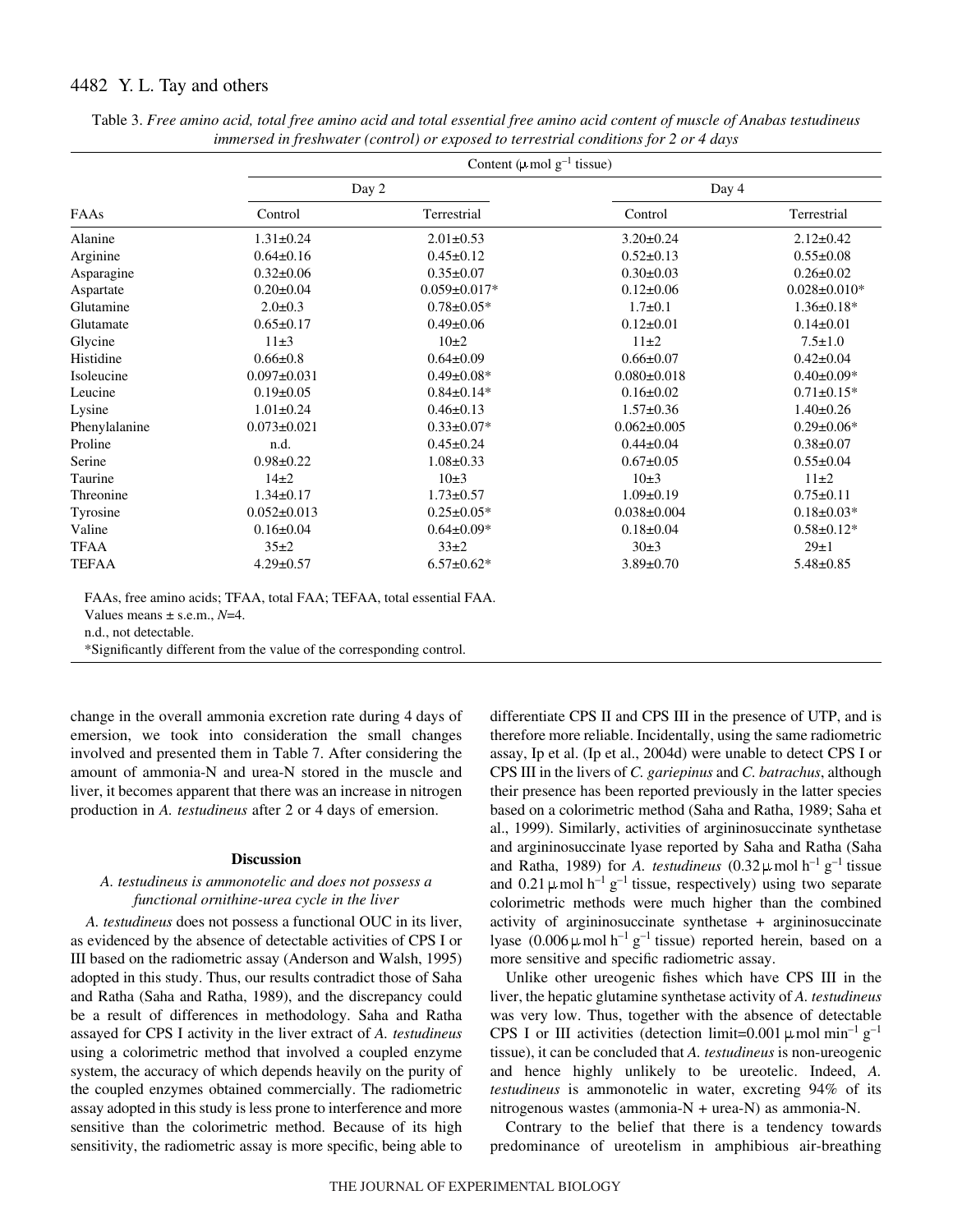|               | Content ( $\mu$ mol g <sup>-1</sup> tissue) |                   |                   |                   |  |  |
|---------------|---------------------------------------------|-------------------|-------------------|-------------------|--|--|
|               |                                             | Day 2             | Day 4             |                   |  |  |
| FAAs          | Control                                     | Terrestrial       | Control           | Terrestrial       |  |  |
| Alanine       | $0.43 \pm 0.07$                             | $1.38 \pm 0.74$   | $1.13 \pm 0.68$   | $1.65 \pm 0.54$   |  |  |
| Arginine      | $0.069 \pm 0.020$                           | $0.19 \pm 0.06$   | $0.13 \pm 0.04$   | $0.24 \pm 0.01*$  |  |  |
| Asparagine    | $0.088 \pm 0.014$                           | $0.101 \pm 0.018$ | $0.073 \pm 0.011$ | $0.086 \pm 0.023$ |  |  |
| Aspartate     | $0.48 \pm 0.11$                             | $1.06 \pm 0.20$   | $0.71 \pm 0.34$   | $0.85 \pm 0.13$   |  |  |
| Glutamine     | $0.78 \pm 0.25$                             | $1.01 \pm 0.35$   | $0.82 \pm 0.31$   | $1.20 \pm 0.21$   |  |  |
| Glutamate     | $4.5 \pm 0.8$                               | $1.8 \pm 0.7*$    | $5.2 \pm 0.6$     | $2.6 \pm 0.5*$    |  |  |
| Glycine       | $0.73 \pm 0.17$                             | $0.74 \pm 0.07$   | $0.61 \pm 0.10$   | $0.88 \pm 0.07$   |  |  |
| Histidine     | $0.28 \pm 0.01$                             | $0.33 \pm 0.04$   | $0.51 \pm 0.14$   | $0.52 \pm 0.06$   |  |  |
| Isoleucine    | $0.075 \pm 0.009$                           | $0.080 \pm 0.024$ | $0.17 \pm 0.04$   | $0.18 \pm 0.05$   |  |  |
| Leucine       | $0.15 \pm 0.01$                             | $0.17 \pm 0.03$   | $0.34 \pm 0.06$   | $0.39 \pm 0.11$   |  |  |
| Lysine        | $0.077 \pm 0.017$                           | $0.68 \pm 0.17*$  | $0.25 \pm 0.06$   | $0.36 \pm 0.01*$  |  |  |
| Phenylalanine | $0.061 \pm 0.006$                           | $0.10 \pm 0.01$   | $0.060 \pm 0.009$ | $0.13 \pm 0.03*$  |  |  |
| Proline       | $0.37 \pm 0.09$                             | $0.36 \pm 0.10$   | $0.30 \pm 0.16$   | $0.43 \pm 0.09$   |  |  |
| Serine        | $0.28 \pm 0.07$                             | $0.50 \pm 0.16$   | $0.30 \pm 0.10$   | $0.50 \pm 0.10$   |  |  |
| Taurine       | 19±1                                        | $14\pm 2$         | $17\pm4$          | $18\pm1$          |  |  |
| Threonine     | $0.33 \pm 0.02$                             | $0.76 \pm 0.25$   | $0.74 \pm 0.33$   | $0.58 \pm 0.02$   |  |  |
| Tyrosine      | $0.037 \pm 0.005$                           | $0.043 \pm 0.009$ | $0.059 \pm 0.022$ | $0.082 \pm 0.009$ |  |  |
| Valine        | $0.13 \pm 0.01$                             | $0.18 \pm 0.05$   | $0.29 \pm 0.05$   | $0.34 \pm 0.10$   |  |  |
| <b>TFAA</b>   | $27.9 \pm 1.4$                              | $26.2 \pm 3.1$    | $26.4 \pm 1.9$    | $28.8 \pm 1.5$    |  |  |
| <b>TEFAA</b>  | $1.55 \pm 0.17$                             | $2.08 \pm 0.17$   | $1.86 \pm 0.33$   | $1.92 \pm 0.19$   |  |  |

Table 4. *Free amino acid, total free amino acid and total essential free amino acid content of liver of Anabas testudineus immersed in freshwater (control) or exposed to terrestrial conditions for 2 or 4 days* 

FAAs, free amino acids; TFAA, total FAA; TEFAA, total essential FAA.

Values are means ± s.e.m., *N*=4.

\*Significantly different from the value of the corresponding control.

teleosts (Walsh, 1997; Saha and Ratha, 1998; Wright and Land, 1998; Sayer, 2005), most adult tropical amphibious teleosts studied so far are predominantly ammonotelic in water (Graham, 1997; Ip et al., 2004a). More importantly, they do not detoxify ammonia through enhanced ureogensis when exposed to terrestrial conditions (for reviews, see Ip et al., 2001b; Ip et al., 2004a; Ip et al., 2004b; Chew et al., 2006). In a recent review on tropical fishes (Sayer, 2005), results on increased urea excretion in a few species of mudskippers upon return to water after a period of emersion were cited as support for a physiological role of urea in ammonia detoxification in these fishes during emersion. However, the fact remains that these mudskippers are nonureogenic and they do not possess a full complement of OUC enzymes in their livers (Gregory, 1977; Lim et al., 2001). Although a complete OUC with very low CPS activity is present in the liver of the giant mudskipper, *Periophthalmodon schlosseri* (Lim et al., 2001), increased urea synthesis has a very minor role in ammonia detoxification in fish exposed to terrestrial conditions (Ip et al., 1993; Ip et al., 2001c), alkaline pH (Chew et al., 2003a) or high concentrations of environmental ammonia (Peng et al., 1998; Randall et al., 1999). In another recent review (Eddy, 2005), it was reiterated that urea was produced by the African catfish *C. gariepinus* (as *C. mossambicus*) and the

Indian air-sac catfish *H. fossilis* during air exposure. However, *C. gariepinus* is non-ureogenic and does not possess a functional OUC (Ip et al., 2004d); it does not accumulate urea during emersion either (Ip et al., 2005). As for *H. fossilis*, it is debatable if increased urea synthesis plays a major role in ammonia detoxification during emersion based on results reported in the literature (for a review, see Chew et al., 2006). More importantly, we were unable to detect CPS I or III activity from the liver of *H. fossilis* using the same radiometric assay as in this study (Y.K.I. and S.F.C., unpublished results).

Likewise, contrary to a previous proposition (Saha and Ratha, 1989), our results confirm that increased urea synthesis and excretion was not adopted by *A. testudineus* to detoxify ammonia during 4 days of emersion. In fact, the urea-N excreted by *A. testudineus* during emersion accounted for <4% of the total waste-N (ammonia-N + urea-N), and there was no significant increase in urea excretion when the fish was reimmersed in water on day 5. In addition, there were only minor increases in urea content in tissues of A. testudineus after 4 days of emersion despite large increases in tissue ammonia. Because a functional OUC is absent from the liver of *A. testudineus*, it is logical to deduce that the urea accumulated in the tissues of *A. testudineus* during emersion originated from argininolysis and/or purine catabolism followed with uricolysis.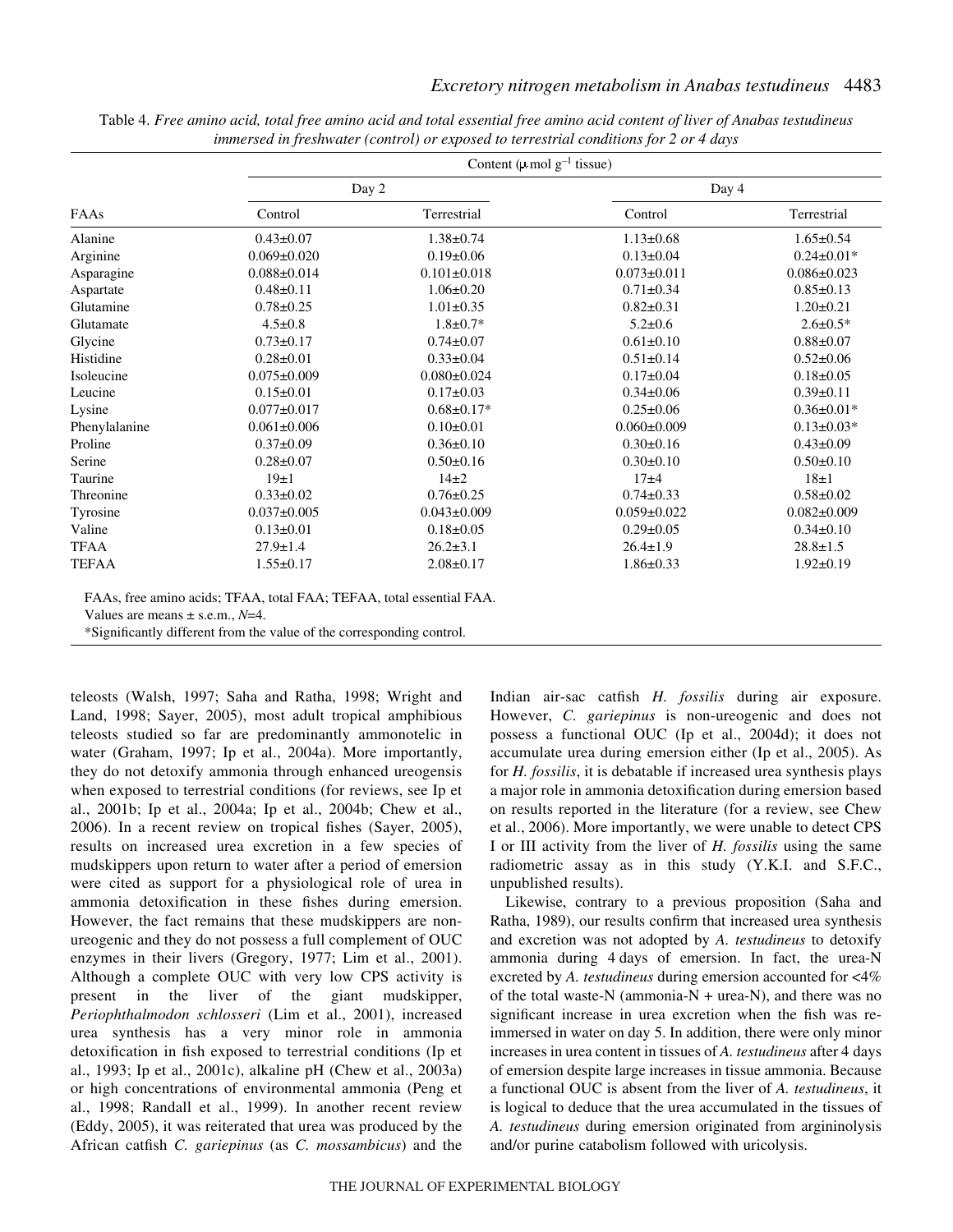|               | Content ( $\mu$ mol g <sup>-1</sup> tissue) |                   |                   |                   |  |  |
|---------------|---------------------------------------------|-------------------|-------------------|-------------------|--|--|
|               |                                             | Day 2             | Day 4             |                   |  |  |
| FAAs          | Control                                     | Terrestrial       | Control           | Terrestrial       |  |  |
| Alanine       | $0.43 \pm 0.03$                             | $0.20 \pm 0.02*$  | $0.50 \pm 0.08$   | $0.29 \pm 0.03*$  |  |  |
| Arginine      | $0.095 \pm 0.008$                           | $0.11 \pm 0.02$   | $0.14 \pm 0.02$   | $0.11 \pm 0.03$   |  |  |
| Asparagine    | $0.049 \pm 0.005$                           | $0.062 \pm 0.011$ | $0.049 \pm 0.011$ | $0.081 \pm 0.006$ |  |  |
| Aspartate     | $0.44 \pm 0.04$                             | $0.13 \pm 0.02*$  | $0.48 \pm 0.06$   | $0.19 \pm 0.03*$  |  |  |
| Glutamine     | $2.42 \pm 0.140$                            | $6.03 \pm 0.400*$ | $2.77 \pm 0.393$  | $4.64 \pm 0.189$  |  |  |
| Glutamate     | $5.77 \pm 0.37$                             | $3.33 \pm 0.16*$  | $6.35 \pm 0.89$   | $4.46 \pm 0.37*$  |  |  |
| Glycine       | $0.67 \pm 0.04$                             | $0.69 \pm 0.11$   | $0.70 \pm 0.07$   | $0.61 \pm 0.01$   |  |  |
| Histidine     | $0.62 \pm 0.15$                             | $0.72 \pm 0.14$   | $0.68 \pm 0.02$   | $0.67 \pm 0.12$   |  |  |
| Isoleucine    | $0.035 \pm 0.008$                           | $0.036 \pm 0.015$ | $0.018 \pm 0.002$ | $0.032 \pm 0.006$ |  |  |
| Leucine       | $0.086 \pm 0.009$                           | $0.099 \pm 0.024$ | $0.060 \pm 0.006$ | $0.089 \pm 0.011$ |  |  |
| Lysine        | $0.12 \pm 0.02$                             | $0.13 \pm 0.03$   | $0.20 \pm 0.03$   | $0.15 \pm 0.03$   |  |  |
| Phenylalanine | $0.059 \pm 0.006$                           | $0.063 \pm 0.008$ | $0.083 \pm 0.007$ | $0.086 \pm 0.005$ |  |  |
| Proline       | $0.052 \pm 0.005$                           | $0.087 \pm 0.021$ | $0.057 \pm 0.008$ | $0.062 \pm 0.006$ |  |  |
| Serine        | $0.30 \pm 0.02$                             | $0.35 \pm 0.07$   | $0.17 \pm 0.03$   | $0.23 \pm 0.03$   |  |  |
| Taurine       | $13\pm1$                                    | $13\pm2$          | $12\pm1$          | $12\pm1$          |  |  |
| Threonine     | $0.44 \pm 0.05$                             | $0.57 \pm 0.12$   | $0.80 \pm 0.17$   | $0.67 \pm 0.13$   |  |  |
| Tyrosine      | $0.042 \pm 0.005$                           | $0.043 \pm 0.009$ | $0.049 \pm 0.002$ | $0.043 \pm 0.013$ |  |  |
| Valine        | $0.063 \pm 0.007$                           | $0.082 \pm 0.028$ | $0.044 \pm 0.004$ | $0.059 \pm 0.008$ |  |  |
| <b>TFAA</b>   | $24.4 \pm 1.1$                              | $24.6 \pm 1.3$    | $26.5 \pm 3.7$    | $24.0 \pm 0.7$    |  |  |
| <b>TEFAA</b>  | $1.55 \pm 0.17$                             | $2.08 \pm 0.17$   | $1.86 \pm 0.33$   | $1.92 \pm 0.19$   |  |  |

Table 5. Free amino acid, total free amino acid and total essential free amino acid content of the brain of Anabas testudineus *immersed in freshwater (control) or exposed to terrestrial conditions for 2 or 4 days* 

Values are means ± s.e.m., *N*=4.

FAAs, free amino acids; TFAA, total FAA; TEFAA, total essential FAA.

\*Significantly different from the value of the corresponding control.

## *Emersion does not impede ammonia excretion in A. testudineus – a novel observation*

In water, fishes excrete ammonia as  $NH<sub>3</sub>$  though their gills (Wilkie, 2002; Evans et al., 2005). Because no water current is available to flush the excreted ammonia away from the gills, the partial pressure of  $NH_3$  ( $P_{NH3}$ ) increases quickly in the boundary layer, leading to a reduction in the blood to boundary water  $\Delta P_{\text{NH}_3}$  during emersion. In addition, most fish gills collapse in air, and so branchial ammonia excretion *via* diffusion of  $NH<sub>3</sub>$  is repressed. Indeed, for the tropical airbreathing teleosts *Oxyeleotris marmoratus* (Jow et al., 1999), *Boleophthalmus boddarti* (Lim et al., 2001), *P. schlosseri* (Lim et al., 2001; Ip et al., 1993; Ip et al., 2001c), *Misgurnus anguillicaudatus* (Chew et al., 2001); *Bostrichyths sinensis* (Ip et al., 2001a), *Channa asiatica* (Chew et al., 2003a), *Monopterus albus* (Tay et al., 2003) and *C. gariepinus* (Ip et al., 2005) exposed to terrestrial conditions, ammonia excretion rates decreased to 10–25% of that of the corresponding immersed control fish. Therefore, the unique observation made in this study that *A. testudineus* was able to increase ammonia excretion on day 2 and sustain the normal (immersed) daily rate of ammonia excretion on days  $1, 3$  and  $4$  of emersion is unexpected. It would imply that *A. testudineus* was able to effectively excrete ammonia despite a lack of water to irrigate its branchial epithelial surfaces and a 50% reduction in the cutaneous surface being in direct contact with the external medium.

Results obtained in a separate experiment in which daily change of water was omitted during a 2-day period indicate that *A. testudineus* was able to continuously excrete ammonia into the small volume of external medium and increase the ammonia concentration therein to  $13.2$  mmol  $l^{-1}$ . Therefore, it can be deduced that *A. testudineus* was able to excrete ammonia against a concentration gradient during emersion.

## *High ammonia concentrations in water samples collected from brachial or cutaneous surfaces of fish exposed to terrestrial conditions*

Although the contribution of the kidney to ammonia excretion is less than that of the gills in water-breathing fishes, it might have an important role in ammonia excretion for amphibious fishes. However, during emersion, water conservation is an important issue in *A. testudineus* and consequently urine flow rate could not be high. Therefore, it is unlikely that increased ammonia excretion occurred through the kidney in fish exposed to terrestrial conditions.

Because the ammonia concentration in the water collected from the branchial surface of the water-facing side of the fish after 24 h of emersion increased to  $21.5\pm2.4$  mmol  $l^{-1}$ , it can be concluded that *A. testudineus* was able to actively excrete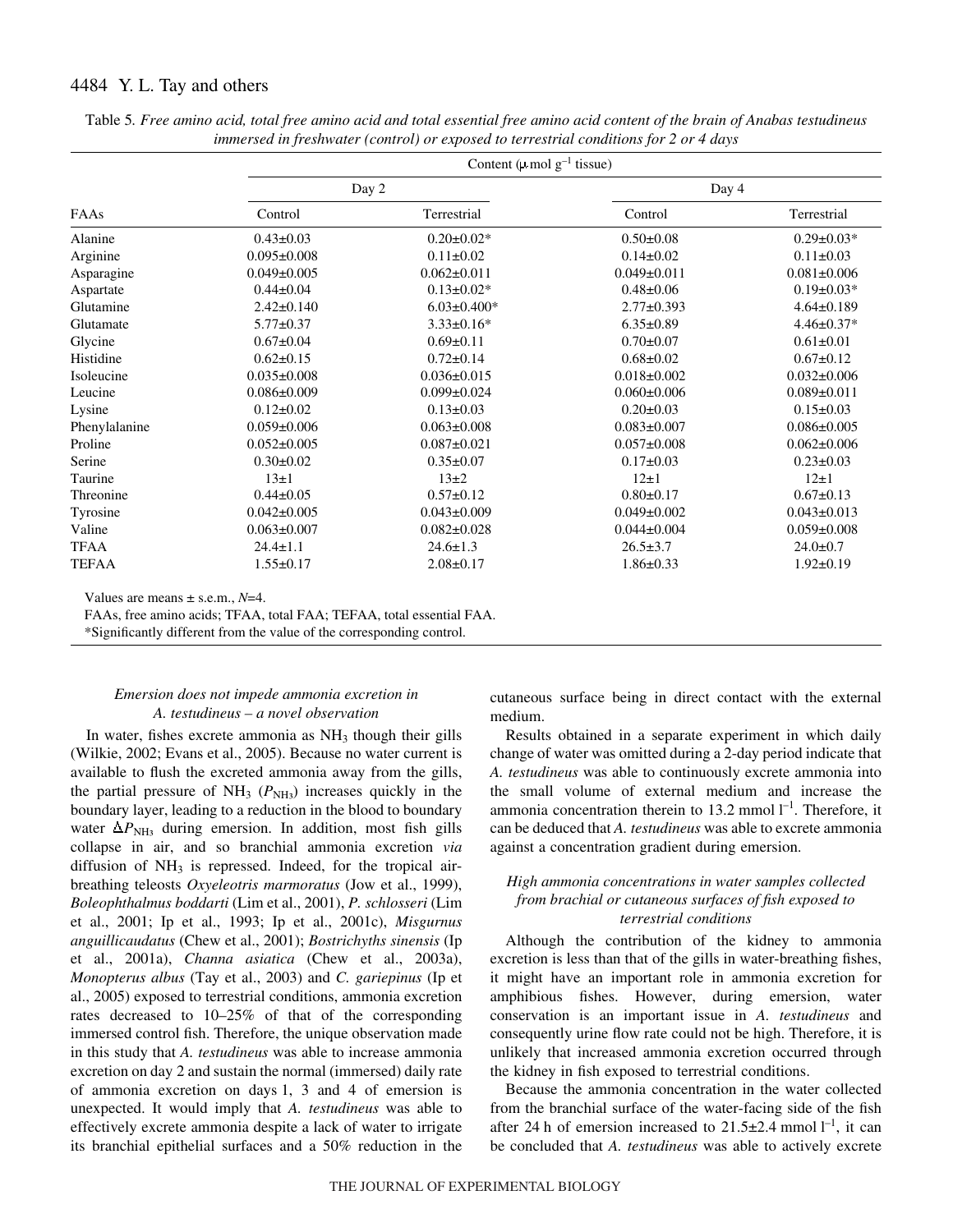ammonia against a concentration gradient across its gills. However, the ammonia concentration in the branchial water collected from the air-facing side remained relatively unchanged compared with the control. It is probable that water in the buccal cavity was drained naturally from the air-facing side towards the water-facing side as the fish lay flat in the

Table 6. *Content of adenosine triphosphate, adenosine diphosphate, adenosine monophosphate, total adenylate, glycogen, glucose, lactate, ammonia, alanine, glutamate, lysine, total essential free amino acid and total free amino acid in the muscle of Anabas testudineus exposed to terrestrial conditions for 10·min (control) or forced to exercise for 10·min on land*

|                 | Control          | Exercised on land |
|-----------------|------------------|-------------------|
| <b>ATP</b>      | $11.1 \pm 0.2$   | $10.3 \pm 0.7$    |
| ADP             | $1.58 \pm 0.25$  | $1.75 \pm 0.04$   |
| AMP             | $0.11 \pm 0.05$  | $0.31 \pm 0.07$   |
| Total adenylate | $12.59 \pm 0.25$ | $12.28 \pm 0.13$  |
| Glycogen        | $134\pm20$       | $98 \pm 10$       |
| Glucose         | $1.70 \pm 1.25$  | $2.10 \pm 1.41$   |
| Lactate         | $11.9 \pm 2.8$   | $14.7 \pm 1.8$    |
| Succinate       | $0.92 \pm 0.21$  | $0.81 \pm 0.08$   |
| Ammonia         | $0.71 \pm 0.18$  | $1.53 \pm 0.27*$  |
| Alanine         | $1.01 \pm 0.03$  | $1.42 \pm 0.20^*$ |
| Glutamate       | $0.97 \pm 0.04$  | $0.51 \pm 0.14*$  |
| Lysine          | $0.43 \pm 0.12$  | $0.71 \pm 0.16*$  |
| <b>TEFAA</b>    | $1.91 \pm 0.22$  | $2.68 \pm 0.30*$  |
| <b>TFAA</b>     | $23.2 \pm 0.4$   | $26.3 \pm 1.2$    |

Values are in  $\mu$  mol g<sup>-1</sup> tissue, except for glycogen which is in  $\mu$  mol glucosyl unit g<sup>-1</sup> tissue; *N*=5.

Total adenylate =  $ATP + ADP + AMP$ .

TFAA, total free amino acid (FAA); TEFAA, total essential FAA. \*Significantly different from the control value (*P*<0.05).

bottom of the container, facilitating the continual excretion of ammonia through the gills over that side of the body. Thus, it can be deduced that the presence of water in the buccal cavity is a prerequisite to active branchial ammonia transport. By contrast, the giant mudskipper, *P. schlosseri*, has a torpedoshaped body and maintains an upright posture on land. Because of this, water would be drained away from the gills towards the ventral side of the buccal cavity; therefore, it had to develop gills with intrafilamentous interlamellar fusions (Low et al., 1988) to trap water in order to facilitate the continual and active excretion of ammonia during emersion. Unlike *P. schlosseri*, the skin of *A. testudineus* might also be involved in active ammonia excretion because the ammonia concentration  $(20.8 \text{ mmol } l^{-1})$  in the water samples collected from the waterfacing cutaneous surface was greater than that  $(5.32 \text{ mmol l}^{-1})$ in the small volume of ambient water.

## *A. testudineus can excrete ammonia against 12·mmol· –1 NH4Cl*

Indeed, *A. testudineus* was able to excrete ammonia continuously when immersed in water containing  $12$  mmol  $I^{-1}$ NH4Cl, although there was an initial decrease in the rate of ammonia excretion on day 1. Hence, *A. testudineus* is one of a few fish species that are capable of excreting ammonia against a steep ammonia gradient; the others are the giant mudskipper *P. schlosseri* (Randall et al., 1999; Ip et al., 2004c) and the African catfish *C. gariepinus* (Ip et al., 2004d). *P. schlosseri*, which inhabits a brackish environment, is able to actively excrete NH<sub>4</sub><sup>+</sup> via a basolateral Na<sup>+</sup>,K<sup>+</sup>-ATPase and an apical Na<sup>+</sup>/H<sup>+</sup> exchanger of the branchial epithelium (Randall et al., 1999; Wilson et al., 2000). However, Na<sup>+</sup>/NH<sub>4</sub><sup>+</sup> exchange may not occur across the gills of *A. testudineus* because apical electroneutral  $Na^+/H^+$  exchange is likely to be absent from gills of freshwater fishes (Wilkie, 2002). Therefore, some novel mechanisms may be involved in active ammonia excretion in

Table 7. A balance sheet of changes in ammonia and urea excretion and changes in ammonia and urea content of the muscle and *liver of a 50 g Anabas testudineus after 2 or 4 days of immersion (control) or emersion* 

|                                          | Day 2     |          | Day 4      |           |          |            |
|------------------------------------------|-----------|----------|------------|-----------|----------|------------|
|                                          | Immersion | Emersion | Difference | Immersion | Emersion | Difference |
| In a $50$ g fish                         |           |          |            |           |          |            |
| Ammonia-N excreted                       | 575       | 697      | $+122$     | 1205      | 1608     | $+403$     |
| Urea-N excreted                          | 77        | 53       | $-24$      | 142       | 116      | $-26$      |
| Reduction in nitrogenous excretion (A)   |           |          | $+98$      |           |          | $+377$     |
| In $30 \text{ g}$ muscle                 |           |          |            |           |          |            |
| Ammonia-N retained                       | 26        | 122      | $+96$      | 32        | 73       | $+41$      |
| Urea-N retained                          | $\tau$    | 47       | $+40$      | 3         | 6        | $+3$       |
| In $1$ g liver                           |           |          |            |           |          |            |
| Ammonia-N retained                       | 4         | 9        | $+5$       | 3         | 6        | $+3$       |
| Urea-N retained                          | 0.3       | 1.6      | $+1.3$     | 0.6       | 1.4      | $+0.8$     |
| Increase in nitrogenous accumulation (B) |           |          | $+142$     |           |          | $+48$      |
| $(A) + (B)$                              |           |          | $+240$     |           |          | $+425$     |
| Values are $\mu$ mol N.                  |           |          |            |           |          |            |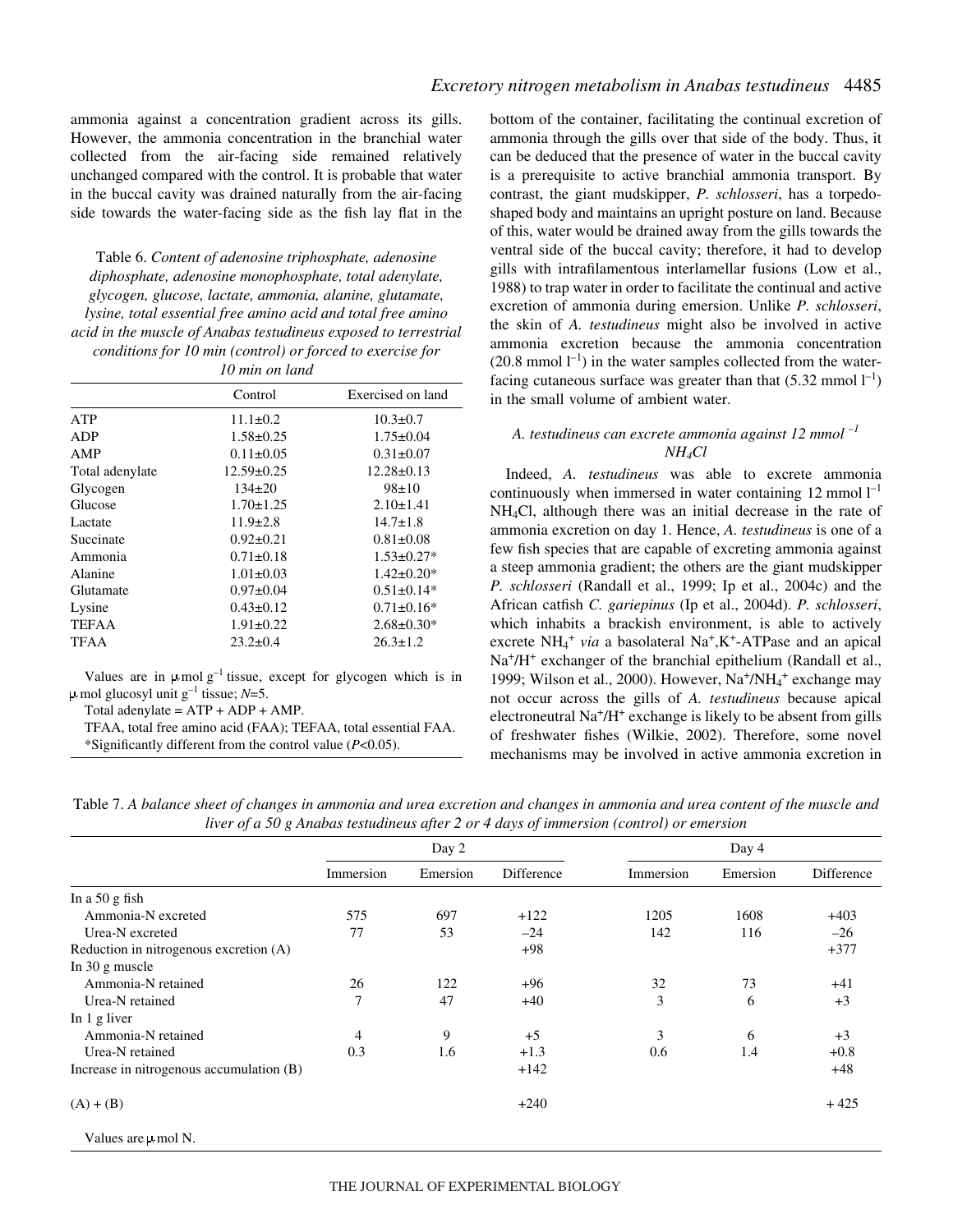*A. testudineus* during emersion or ammonia exposure. Taken together, our results confirm that the ability to excrete ammonia against an ammonia gradient facilitates the survival of *A. testudineus* during emersion because ammonia can continue to be excreted into an extremely small volume of external medium without being impeded.

## *Emersion also leads to accumulation of ammonia in tissues of A. testudineus*

The steady state content of ammonia in the tissue is maintained by a balance between ammonia production and ammonia excretion/detoxification. Theoretically, the ammonia content in the experimental fish should remain relatively unchanged after 4 days of emersion, because they were able to excrete ammonia on land at a rate comparable to that of fish immersed in water. Surprisingly, results obtained proved otherwise, and emersion led to significant increases in ammonia content in the muscle, liver and brain. Thus, the only logical explanation is that an increase in ammonia production had occurred. Indeed, a balance sheet (Table 7) on changes in ammonia and urea-N excretion, and in the content of ammonia, urea and FAAs in various tissues revealed that an increase in ammonia production could have occurred in *A. testudineus* during 4 days of emersion. This is the first report of such a phenomenon because previous studies in various air-breathing fishes (*B. boddarti*, *B. sinensis*, *C. asiatica*, *C.* gariepinus, *M. albus*, *M. anguillicaudatusm*, *O. marmoratus*, *P. schlosseri* and the slender African lungfish *Protopterus dolloi*) revealed that the summation of debits in nitrogenous excretion and credits in nitrogenous accumulation in fish exposed to terrestrial conditions would lead to negative values, indicating the occurrence of a decrease in ammonia production to ameliorate ammonia toxicity (Jow et al., 1999; Lim et al., 2001; Tay et al., 2003; Chew et al., 2001; Chew et al., 2003a; Chew et al., 2003b; Ip et al., 2001a; Ip et al., 2005).

Since ammonia is produced mainly through amino acid catabolism, it can be deduced that amino acid catabolism increased in *A. testudineus* during emersion and the resulting carboxylic acid was fuelled into the tricarboxylic acid cycle for energy production. Glutamate holds an important position in amino acid metabolism because many amino acids can be channelled into glutamate for deamination through the reaction catalyzed by glutamate dehydrogenase. Glutamate could be catabolized to ammonia (or alanine through transamination) and a-ketoglutarate, a tricarboxylic acid cycle intermediate for energy production. Support for increased amino acid catabolism can be inferred from the decrease in glutamate content, which indicates that glutamate degradation exceeded its synthesis, in both the muscle and liver of fish during 4 days of emersion.

The brain is often the organ undergoing the largest increase in glutamine concentration in fish exposed to ammonia because it is the most vulnerable to ammonia toxicity (Mommsen and Walsh, 1992). The significant increase in the glutamine content in the brain of fish after 2 days of emersion is in agreement with the conclusion that

an increase in ammonia production had occurred in extracranial tissues, and the brain was transiently confronted with ammonia toxicity. Glutamate is not only a substrate for glutamine synthesis catalyzed by glutamine synthetase, but also acts as a substrate for the formation of alanine or aspartate through transamination reactions. The decreases in alanine and aspartate content in the brain of *A. testudineus* exposed to terrestrial conditions for 2 days suggested that glutamate was selectively channelled into glutamine synthesis, detoxifying ammonia derived from the blood to protect the brain cells.

## *Accumulation of certain FAAs (essential and non-essential) in the muscles during emersion and its implication*

In this study, food was withdrawn before and during the experiment. Therefore, the rate of protein degradation should be higher than the rate of protein synthesis, leading to a net proteolysis. Because there was an apparent increase in amino acid catabolism, it can be predicted that decreases in tissue FAA, and consequently TFAA, would theoretically occur if the rate of proteolysis remained unaffected during the emersion period. However, there were significant increases in several essential amino acids (isoleucine, leucine, lysine, valine and phenylalanine) and TEFAA in the muscle of *A. testudineus* after 2 days of emersion as compared with the immersed control. Thus, it can be confirmed that an increase in proteolysis had indeed occurred. Furthermore, the decreases in aspartate, glutamine and glutamate in the muscle suggested that certain amino acids were preferentially catabolized during emersion. The significant increase in muscle alanine content indicate that there might also be an increase in partial amino acid catabolism, which released carboxylic acids for energy production without producing ammonia (Ip et al., 2001c; Chew et al., 2003a). Hence, it can be concluded that emersion led to simultaneous increases in rates of proteolysis and amino acid catabolism in *A. testudineus*.

Most tropical air-breathing teleosts studied so far, with the exception of the small snakehead *C. asiatica* (Chew et al., 2003a), reduce the rate of amino acid catabolism/proteolysis to slow down the accumulation of endogenous ammonia during emersion (for reviews, see Ip et al., 2001b; Ip et al., 2004a; Ip et al., 2004b; Chew et al., 2006). However, such an adaptation naturally prevents the use of amino acids as energy sources when the fish is out of water. *A. testudineus* is unique with respect to nitrogen metabolism and excretion on land, because there was an apparent increase in ammonia production during 4 days of emersion (Table 7). This could be related to the fact that the fish frequently struggled with jerky movements under such conditions.

#### *Effects of air-exposure on the rate of oxygen consumption*

Carbon chains released after the deamination of amino acids are usually shuttled into the tricarboxylic acid cycle, which produces NADH in the mitochondria. The balance of mitochondrial redox involves the electron transport chain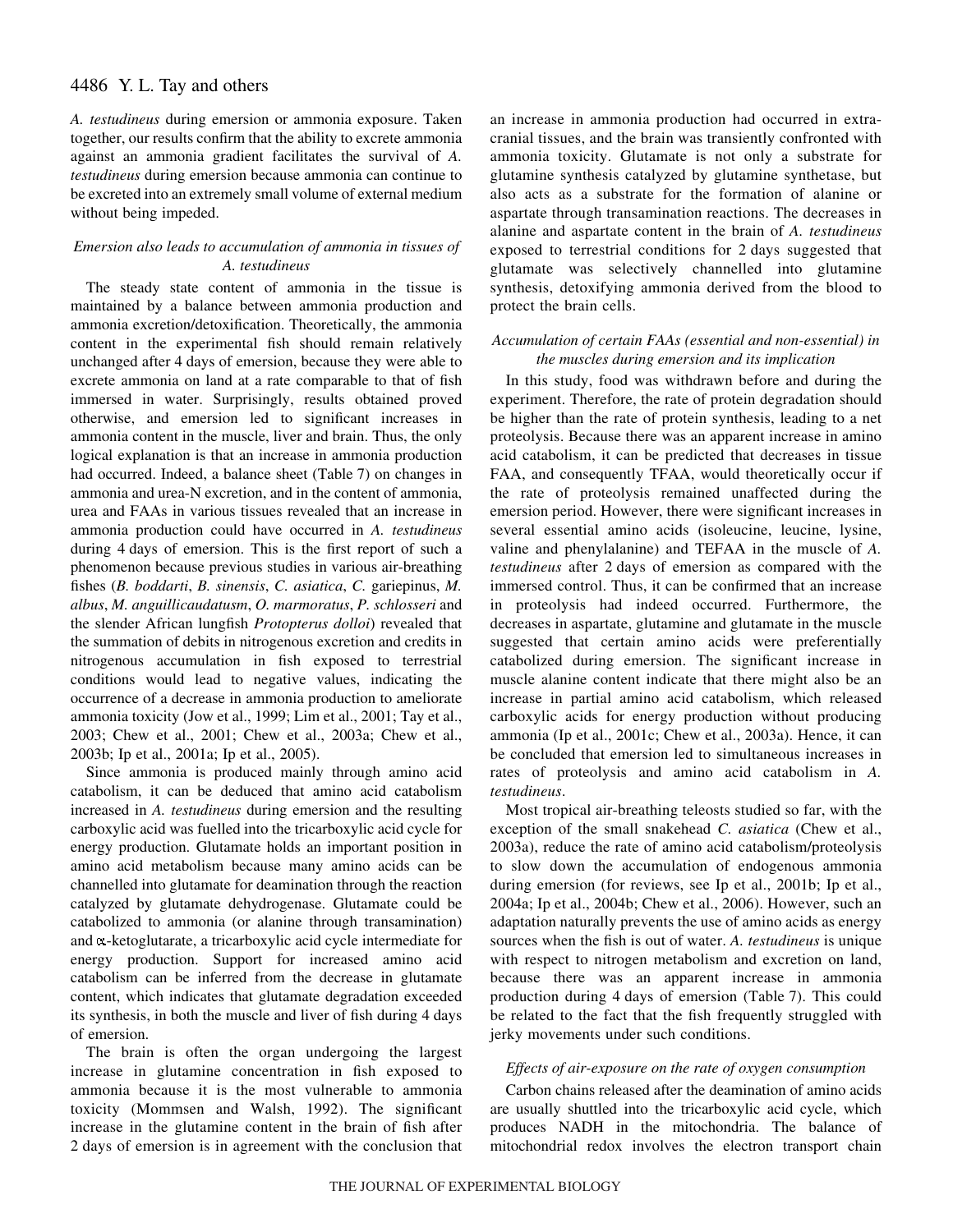which utilizes oxygen as the terminal electron acceptor. Therefore, it is highly unlikely that *A. testudineus* would reduce O2 consumption or undergo anaerobic energy metabolism during emersion. Many amphibious air-breathing fishes can sustain aerial  $O_2$  consumption rate at or near the same level or higher than in water (Graham, 1997). However, it had been reported previously that *A. testudineus* had a reduced O<sub>2</sub> consumption rate in air (by 10–24%) (Hughes and Singh, 1970; Natarajan, 1978), in spite of it being a triphasic breather with a demonstrated amphibious behaviour (Graham, 1997). By contrast, the non-amphibious anabantoid, *Trichogaster trichopterus*, is known to have the same  $O_2$  consumption rate in air as in water (Burggren and Haswell, 1979).

Contrary to previous reports, our results, while comparable with those in the literature (Hughes and Singh, 1970; Natarajan, 1978), reveal for the first time that the  $O_2$  consumption rate of *A. testudineus* exposed to terrestrial conditions for 2·days was significantly higher than that of the control. What leads to this discrepancy is uncertain at present, but based on our result, it can be concluded that the ABOs of *A. testudineus* functioned effectively to absorb  $O_2$  from air and this could have facilitated *A. testudineus* to utilize amino acids as sources of energy for locomotor activities during emersion.

#### *Effects of forced exercise on land*

Lipid is the dominant fuel (35–68%) in resting non-fed fish; carbohydrate is the second most important fuel, and its contribution increases to a much greater extent during starvation (Lauff and Wood, 1996a; Lauff and Wood, 1996b). In comparison, the contribution of protein oxidation (14–30%) to the overall metabolic rate is low (for a review, see Wood 2001). When fish are made to swim at sustainable and submaximal velocities, the contribution of protein oxidation to overall fuel use stays the same or decreases with increasing velocity. Many tropical air-breathing fishes can actively move on land; and, out of these, the Boddart goggled-eye mudskipper, *B. boddarti* (Ip et al., 2001c), and the small snakehead, *C. asiatica* (Chew et al., 2003c), utilize glycogen to support bursts of locomotor activities during emersion. However, the giant mudskipper, *P. schlosseri*, which can actively excrete NH<sub>4</sub><sup>+</sup>, utilizes amino acids to fuel locomotor activities on land (Ip et al., 2001c).

Similar to *P. schlosseri*, 10 min of forced exercise on land did not result in decreases in glycogen and glucose in the muscle of *A. testudineus*. In addition, there were no significant changes in lactate or succinate content in muscle. Taken together, these results indicate that carbohydrate was not the major fuel for locomotor activity in *A. testudineus* exposed to terrestrial conditions. Because 10 min of exercise resulted in no changes in ATP, ADP and AMP in the muscle, other energy stores must have been utilized. Forced exercise for 10 min on land led to both increased ammonia excretion and increased ammonia accumulation in *A. testudineus*. The excess ammonia produced during exercise was unlikely to be released from AMP deamination because there was no change in the muscle total adenylate content. Therefore, it can be concluded that the excess ammonia was released through increased amino acid catabolism in the exercised fish. In addition, there could be an increase in partial amino acid catabolism because there was a significant increase in the alanine content of the muscle. The simultaneous increases in lysine and TEFAA in the muscle confirms that there was an increase in proteolytic rate during the 10 min of exercise on land.

Proteins and amino acids are major fuels in anorexic salmon during the spawning migration (Mommsen et al., 1980), although lipid is the first substrate to be used (Wood, 2001). At present, whether lipid acts as a source of energy during exercise in amphibious fishes is uncertain, but using amino acids to fuel activity on land is not a common phenomenon among amphibious fishes (Ip et al., 2001c; Chew et al., 2003c). This is because provisions must be made to ameliorate ammonia toxicity during exercise. Results obtained from *A. testudineus* and *P. schlosseri* (Ip et al., 2001c) suggest that active ammonia excretion is an important prerequisite to the use of amino acid to support locomotor activities on land.

#### *Why is A. testudineus so unique?*

## *Its body shape, air-breathing capacity and ability to migrate on land during drought*

Because of its laterally compressed body, *A. testudineus* usually lies on one side during emersion. Very often, it flips the body and the tail fin to produce jerky movements which constitutes, in effect, vaulting actions supported by the spiny edges of the gill plates (Davenport and Abdul Martin, 1990). Through such vaulting actions, fuelled by amino acid catabolism, it can 'migrate' long distances on land. Using amino acids as substrates for energy metabolism on land implies that it must respire in air effectively to remain aerobic. Indeed, like many other air-breathing fishes, *A. testudineus* has labyrinth organs (ABOs) which facilitate air-breathing during immersion or emersion. In general, amphibious fishes (e.g. catfishes, mudskippers, sleepers, snakeheads and swamp eels) develop torpedo-shaped bodies to maintain an upright posture on land, but *A. testudineus* possesses a laterally compressed body. Why would *A. testudineus* retain such a body shape during evolution? Our results suggest at least one advantage in doing so. Increased amino acid catabolism naturally leads to increased ammonia production, and excess ammonia must be excreted even in the absence of water to flush the gills. Therefore, it is imperative for *A. testudineus* to possess active ammonia transport mechanisms, which are apparently present in the branchial and cutaneous surfaces. Lying on one side of the body during emersion renders half of the cutaneous surface to be in direct contact with the external medium and water in the buccal cavity to drain towards the gills over that side. This would facilitate the continual and active excretion of ammonia through 50% of the total branchial and cutaneous surfaces. Although both *A. testudineus* and *P. schlosseri* can excrete ammonia actively on land, they apparently took different evolutionary paths with respect to branchial development. By developing intrafilamentous interlamellar fusions to facilitate active ammonia excretion during emersion, the gills of *P.*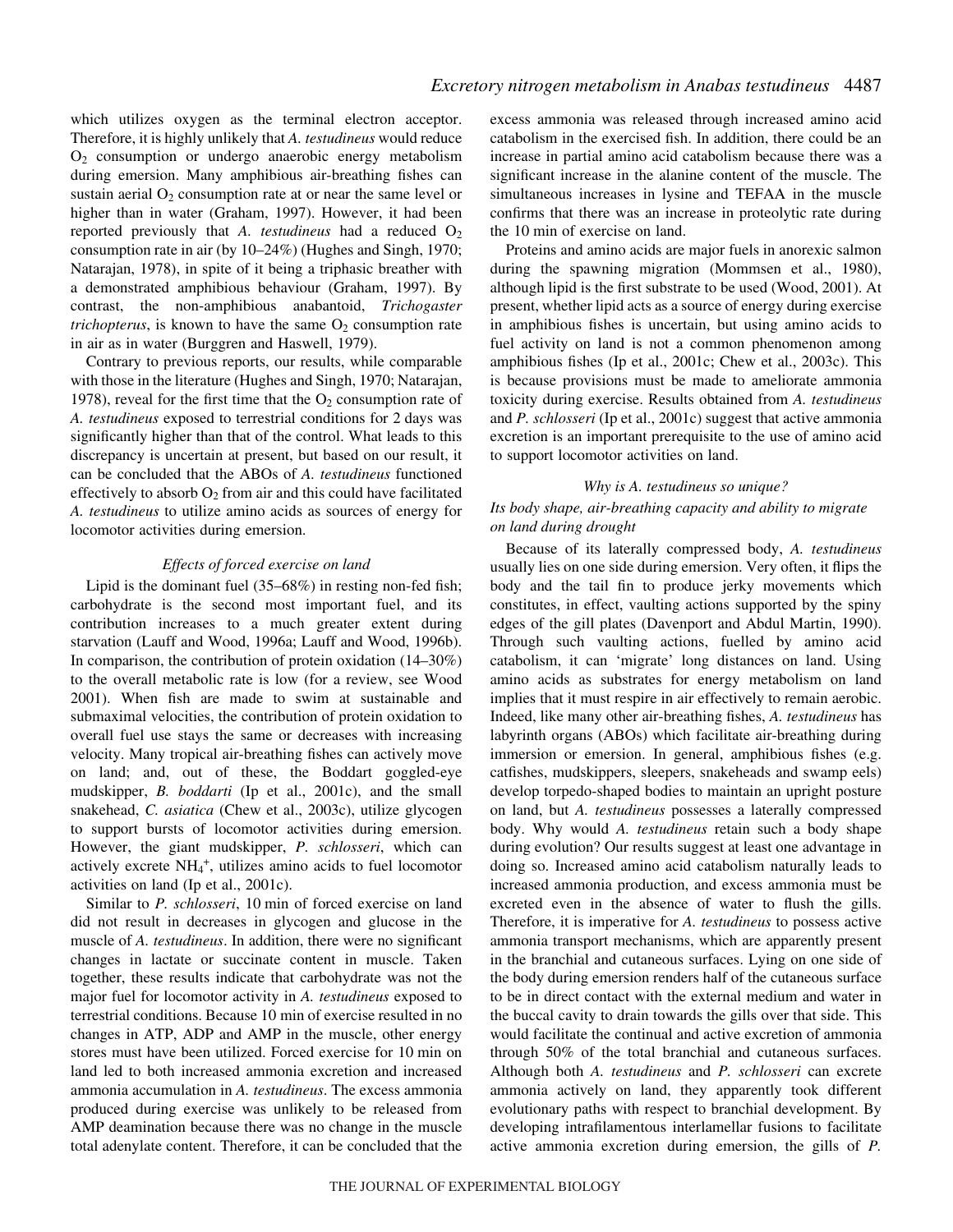*schlosseri* can no longer function effectively as a respiratory and/or osmoregulatory organ in water. By contrast, by maintaining a laterally compressed body, *A. testudineus* is able to achieve the same feat as *P. schlosseri*, but with unspecialized gills that may function effectively for osmoregulation and/or acid–base balance during immersion. Since *A. testudineus* is known to inhabit brackish water, efforts should be made in the future to determine the effects of increased salinity on its branchial functions and air-breathing capacity.

#### **References**

- **Anderson, P. M.** (2001). Urea and glutamine synthesis: environmental influences on nitrogen excretion. In *Fish Physiology: Nitrogen Excretion*. Vol. 20 (ed. P. A. Wright and P. M. Anderson), pp. 239-277. New York: Academic Press.
- Anderson, P. M. and Little, R. M. (1986). Kinetic properties of cyanase. *Biochemistry* **25**, 1621-1626.
- **Anderson, P. M. and Walsh, P. J.** (1995). Subcellular localization and biochemical properties of the enzyme carbamoyl phosphate synthetase and urea synthesis in the batrachoidid fishes, *Opsanus beta*, *Opsanus tau* and *Porichthys notatus*. *J. Exp. Biol.* **198**, 755-766.
- **Bergmeyer, H. U. and Beutler, H. O.** (1985). Ammonia. In *Methods of Enzymatic Analysis*. Vol. VIII (ed. H. U. Bergmeyer, J. Bergmeyer and M. Graßl), pp. 454-461. Weinheim: Verlar Chemie.
- **Beutler, H. O.** (1985). Succinate. In *Methods of Enzymatic Analysis*. Vol. VIII (ed. H. U. Bergmeyer, J. Bergmeyer and M. Graßl), pp. 25-33. Weinheim: Verlar Chemie.
- **Burggren, W. and Haswell, S.** (1979). Aerial CO<sub>2</sub> excertion in the obligate air breathing fish, *Trichogaster trichopterus*, a role for carbonic anhydrase. *J. Exp. Biol.* **82**, 215-225.
- **Cao, X. Y., Kemp, J. R. and Anderson, P. M.** (1991). Subcellular localization of two glutamine-dependent carbamoyl-phosphate synthetases and related enzymes in liver of *Micropterus salmoides* (largemouth bass) and properties of isolated liver mitochondria: comparative relationships with elasmobranchs. *J. Exp. Zool*. **258**, 24-33.
- **Chew, S. F., Jin, Y. and Ip, Y. K.** (2001). The loach *Misgurnus anguillicaudatus* reduces amino acid catabolism and accumulates alanine and glutamine during aerial exposure. *Physiol. Biochem. Zool*. **74**, 226-237.
- **Chew, S. F., Hong, L. N., Wilson, J. M., Randall, D. J. and Ip, Y. K.** (2003a). Alkaline environmental pH has no effect on the excretion of ammonia in the mudskipper *Periophthalmodon schlosseri* but inhibits ammonia excretion in the related species *Boleophthalmus boddaerti. Physiol. Biochem. Zool.* **76**, 204-214.
- **Chew, S. F., Ong, T. F., Ho, L., Tam, W. L., Loong, A. M., Hiong, K. C., Wong, W. P. and Ip, Y. K.** (2003b). Urea synthesis in the African lungfish *Protopterus dolloi* – hepatic carbamoyl phosphate synthetase III and glutamine synthetase can be up-regulated by 6 days of aerial exposure. *J. Exp. Biol.* **206**, 3615-3624.
- **Chew, S. F., Wong, M. Y., Tam, W. L. and Ip, Y. K.** (2003c). The snakehead *Channa asiatica* accumulates alanine during aerial exposure, but is incapable of sustaining locomotory activities on land through partial amino acid catabolism*. J. Exp. Biol.* **206**, 693-704.
- **Chew, S. F., Wilson, J. M., Ip, Y. K. and Randall, D. J.** (2006). Nitrogen excretion and defence against ammonia toxicity. In *Fish Physiology: The Physiology of Tropical Fishes*. Vol. 21 (ed. A. Val, V. Almedia-Val and D. J. Randall), pp. 307-395. New York: Academic Press.
- **Das, B. K.** (1927). The bionomics of certain air-breating fishes of India, together with an account of the development of their air-breathing organs. *Philos. Trans. R. Soc. Lond*. **216**, 183-219.
- **Davenport, J. and Abdul Martin, A. K. M.** (1990). Terrestrial locomotion in the climbing perch, *Anabas testudineus* (Bloch) (Anbabantidea, Pisces). *J. Fish Biol.* **37**, 175-184.
- **Eddy, F. B.** (2005). Ammonia in estuaries and effects on fish. *J. Fish Biol.* **67**, 1495-1513.
- **Evans, D. H., Piermarini, P. M. and Choe, K. P.** (2005). The multifunctional fish gill: dominant site of gas exchange, osmoregulation, acid-base regulation, and excretion of nitrogenous waste. *Physiol. Rev.* **85**, 97-177.
- **Felskie, A. K., Anderson, P. M. and Wright, P. A.** (1998). Expression and activity of carbamoyl phosphate synthetase III and ornithine urea cycle

enzymes in various tissues of four fish species. *Comp. Biochem. Physiol*. **119B**, 355-364.

- **Graham, J. B.** (1997). *Air-breathing Fishes: Evolution, Diversity and Adaptation.* London: Academic Press.
- **Gregory, R. B.** (1977). Synthesis and total excretions of waste nitrogen by fish of the *Periophthalmus* (mudskipper) and *Scartelaos* families. *Comp. Biochem. Physiol.* **57A**, 33-36.
- **Gutmann, I. and Wahlefeld, A. D.** (1974). L-(+)-Lactate. Determination with lactate dehydrogenase and NAD+. In *Method of Ezymatic Analysis*. Vol. VIII (ed. H. U. Bergmeyer and K. Gawehn), pp. 1464-1468. New York: Academic Press.
- **Herre, A. W. C. T.** (1935). *Philippine Fish Tales*. Manila: D. P. Perez Company.
- **Hughes, G. M. and Munshi, J. S. D.** (1973). Fine structure of the respiratory organs of the climbing perch, *Anabas testudineus* (Pisces, Anabantidae). *J. Zool. Lond.* **170**, 201-225.
- **Hughes, G. M. and Singh, B. N.** (1970). Respiration in an air-breathing fish, the climbing perch *Anabas testudineus*. II. Respiratory patterns and the control of breathing. *J. Exp. Biol.* **53**, 281-298.
- **Ip, Y. K., Lee, C. Y., Chew, S. F., Low, W. P. and Peng, K. W.** (1993). Differences in the responses of two mudskippers to terrestrial exposure. *Zool. Sci.* **10**, 511-519.
- **Ip, Y. K., Chew, S. F., Leong, I. W. A., Jin, Y. and Wu, R. S. S.** (2001a). The sleeper *Bostrichthys sinensis* (Teleost) stores glutamine and reduces ammonia production during aerial exposure. *J. Comp. Physiol. B* **171**, 357- 367.
- **Ip, Y. K., Chew, S. F. and Randall, D. J.** (2001b). Ammonia toxicity, tolerance, and excretion. In *Nitrogen Excretion* (ed. P. A. Wright and P. M. Anderson), pp. 109-148. San Diego: Academic Press.
- **Ip, Y. K., Lim, C. B., Chew, S. F., Wilson, J. M. and Randall, D. J.** (2001c). Partial amino acid catabolism leading to the formation of alanine in *Periophthalmodon schlosseri* (mudskipper): a strategy that facilitates the use of amino acids as an energy source during locomotory activity on land. *J. Exp. Biol.* **204**, 1615-1624.
- **Ip, Y. K., Chew, S. F. and Randall, D. J.** (2004a). Five tropical air-breathing fishes, six different strategies to defend against ammonia toxicity during aerial exposure. *Physiol. Biochem. Zool*. **77**, 768-782.
- **Ip, Y. K., Chew, S. F., Wilson, J. M. and Randall, D. J.** (2004b). Defences against ammonia toxicity in tropical air-breathing fishes exposed to high concentrations of environmental ammonia: a review. *J. Comp. Physiol. B* **174**, 565-575.
- **Ip, Y. K., Randall, D. J., Kok, T. K. T., Bazarghi, C., Wright, P. A., Ballantyne, J. S., Wilson, J. M. and Chew, S. F.** (2004c). The mudskipper Periophthalmodon schlosseri facilitates active NH<sub>4</sub><sup>+</sup> excretion by increasing acid excretion and decreasing NH3 permeability in the skin. *J. Exp. Biol.* **207**, 787-801.
- **Ip, Y. K., Subaidah, R. M., Liew, P. C., Loong, A. M., Hiong, K. C., Wong, W. P. and Chew, S. F.** (2004d). The African catfish *Clarias gariepinus* does not detoxify ammonia to urea or amino acids during ammonia loading but is capable of excreting ammonia against an inwardly driven ammonia concentration gradient. *Physiol. Biochem. Zool*. **77**, 255-266.
- **Ip, Y. K., Lau, I. Y., Lee, S. L. M. and Chew, S. F.** (2005). The African sharptooth catfish *Clarias gariepinus* can tolerate high levels of ammonia in its tissues and organs during 4 days of aerial exposure. *Physiol. Biochem. Zool*. **78**, 630-640.
- **Iwata, K., Kajimura, M. and Sakamoto, T.** (2000). Functional ureogenesis in the gobiid fish *Mugilogobius abei. J. Exp. Biol.* **203**, 3703-3715.
- **Jow, L. Y., Chew, S. F., Lim, C. B., Anderson, P. M. and Ip, Y. K.** (1999). The marble goby *Oxyeleotris marmoratus* activates hepatic glutamine synthetase and detoxifies ammonia to glutamine during air exposure. *J. Exp. Biol.* **202**, 237-245.
- **Lauff, R. F. and Wood, C. M.** (1996a). Respiratory gas exchange, nitrogenous waste excretion, and fuel usage during starvation in juvenile rainbow trout. *J. Comp. Physiol. B* **165**, 542-551.
- Lauff, R. F. and Wood, C. M. (1996b). Respiratory gas exchange, nitrogenous waste excretion, and fuel usage during aerobic swimming in juvenile rainbow trout. *J. Comp. Physiol. B* **166**, 501-509.
- **Liem, K. F.** (1987). Functional design of the air ventilation apparatus and overland excursions by teleosts. *Fieldiana Zool.* **37**, 1-29.
- **Lim, A. L. L. and Ip, Y. K.** (1987). Effects of fasting on glycogen metabolism and activities of glycolytic and glyconeogenic enzymes in the mudskipper, *Boleophthalmus boddaerti. J. Fish Biol*. **34**, 349-367.
- **Lim, C. B., Anderson, P. M., Chew, S. F. and Ip, Y. K.** (2001). Reduction in the rates of protein and amino acid catabolism to slow down the